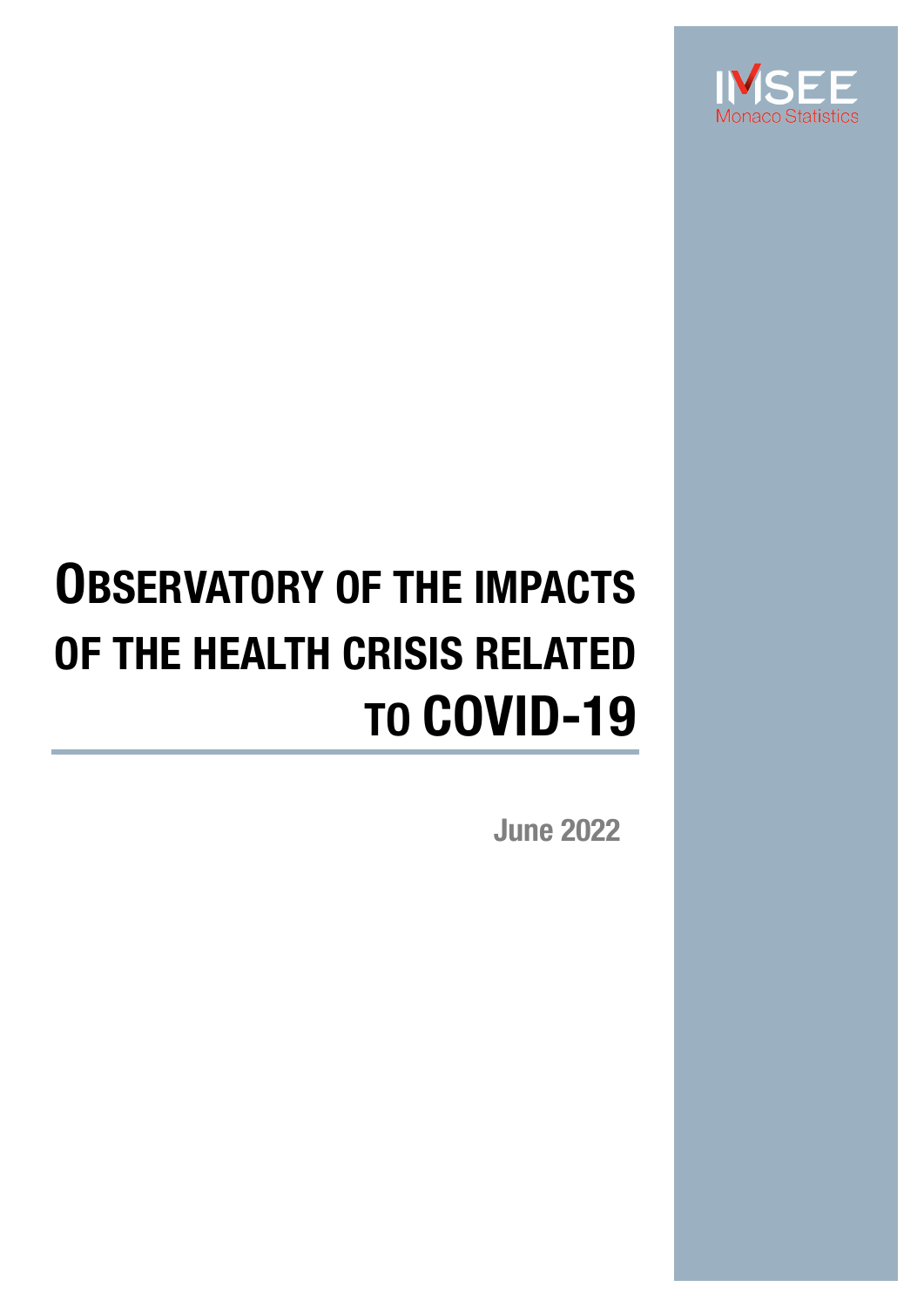Note: This Observatory aims to measure the health and economic consequences of the Covid-19 epidemic in the Principality. It has been set up to complement the reports produced by Monaco Statistics in November 2020 and January 2021.

Thus, this publication presents a monthly analysis of health, mortality and birth data and is enriched quarterly with data on the economy and employment in the Principality.

For this edition:

The health data are stopped at the end of May 2022;

Mortality and birth rate data are updated to May 2022;

The data relating to the economy and employment are stopped at March 2022.

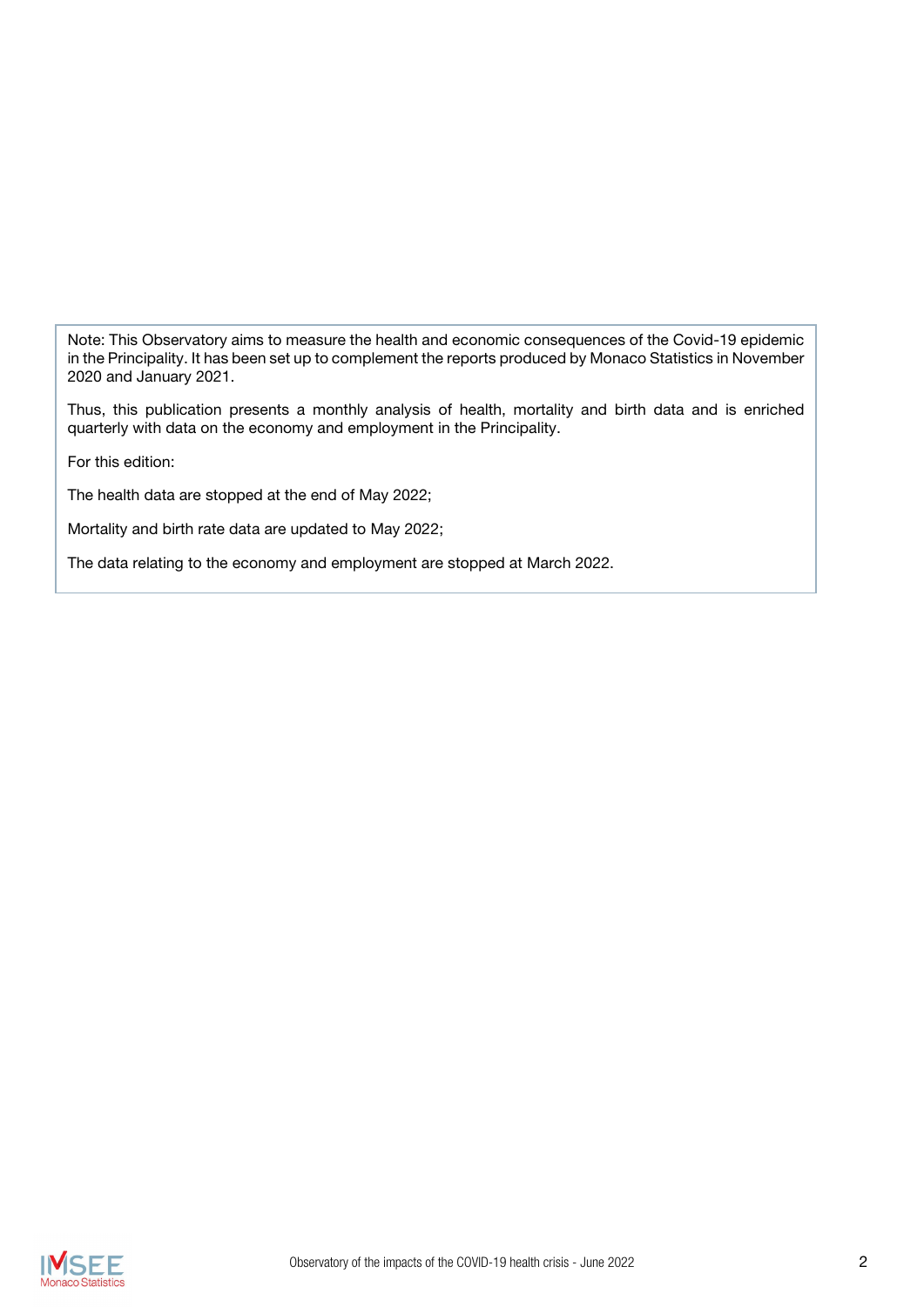| 1<br>2 <sup>1</sup><br>2.1<br>3.1<br>4.1 | 1.1<br>1.2<br>2.3<br>3.2<br>3.3<br>4.2 |
|------------------------------------------|----------------------------------------|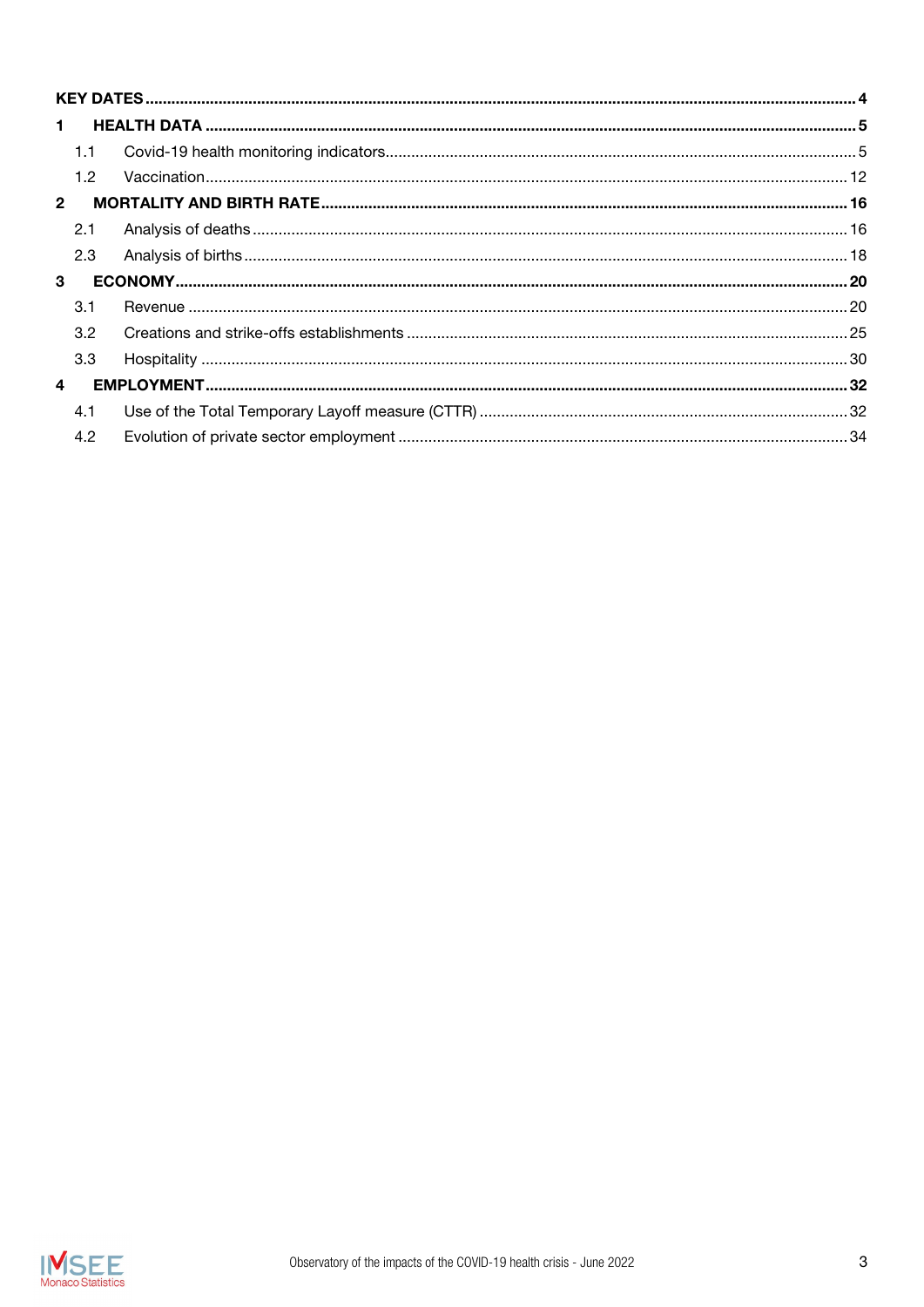# <span id="page-3-0"></span>KEY DATES

|               | <b>May</b>                                                                                                                                                                                                                                                                                                                                                                                                                                                                                                                                                                    | June                                                                                                                                                                                                 |
|---------------|-------------------------------------------------------------------------------------------------------------------------------------------------------------------------------------------------------------------------------------------------------------------------------------------------------------------------------------------------------------------------------------------------------------------------------------------------------------------------------------------------------------------------------------------------------------------------------|------------------------------------------------------------------------------------------------------------------------------------------------------------------------------------------------------|
| <b>Monaco</b> | -On the 9th: 11,946 confirmed cases of COVID-<br>19 including 57 deaths.                                                                                                                                                                                                                                                                                                                                                                                                                                                                                                      | -On the 4th: the wearing of masks on public transport is no<br>longer compulsory.                                                                                                                    |
|               | -On the 13th: end of the obligation to wear a<br>mask indoors. However, it remains compulsory<br>in health care institutions, in accommodation<br>facilities for the elderly, as well as in public<br>transport, taxis and large vehicles for all persons<br>aged 5 and over.                                                                                                                                                                                                                                                                                                 | -On the 13th: 12,514 confirmed cases of COVID-19, including<br>57 deaths. On the same day, the hours of the COVID-19 call<br>centre were changed due to a more measured demand (from<br>9am to 5pm). |
|               | -On the 30th: 12,186 confirmed cases of COVID-<br>19 including 57 deaths.                                                                                                                                                                                                                                                                                                                                                                                                                                                                                                     |                                                                                                                                                                                                      |
| <b>France</b> | -On the 9th: 28116842 confirmed cases of<br>COVID-19 including 143 474 deaths.                                                                                                                                                                                                                                                                                                                                                                                                                                                                                                | -On the 13th: 28947795 confirmed cases of COVID-19<br>including 145 428 deaths.                                                                                                                      |
| <b>Italy</b>  | -On the 1st: the mask remains in force in<br>schools, public transport, cinemas, concert halls<br>and sports halls until 15 June. It will no longer be<br>compulsory in companies (the employer may<br>decide to keep it). End of the health pass.<br>Vaccination remains in place for the over 50s, the<br>police, the armed forces, school and university<br>staff until 15 June and until 31 December for<br>health staff and retirement homes. Tourism: no<br>need to fill in a form.<br>-On the 9th: 16,798,998 confirmed cases of<br>COVID-19 including 164,489 deaths. | -On the 1st: health pass no longer required for travellers<br>arriving in Italy.<br>-On the 13th: 17,653,375 confirmed cases of COVID-19<br>including 167,391 deaths.                                |
| <b>World</b>  | -On the 8th: 11,579,263,039 doses of vaccine<br>were administered.<br>-On the 9th: 515,192,979 confirmed cases of<br>COVID-19 including 6,254,140 deaths.                                                                                                                                                                                                                                                                                                                                                                                                                     | -On the 7th: 11,854,673,610 doses of vaccine were<br>administered.<br>-On the 13th: 532,887,351 confirmed cases of COVID-19<br>including 6,307,021 deaths.                                           |
|               |                                                                                                                                                                                                                                                                                                                                                                                                                                                                                                                                                                               |                                                                                                                                                                                                      |

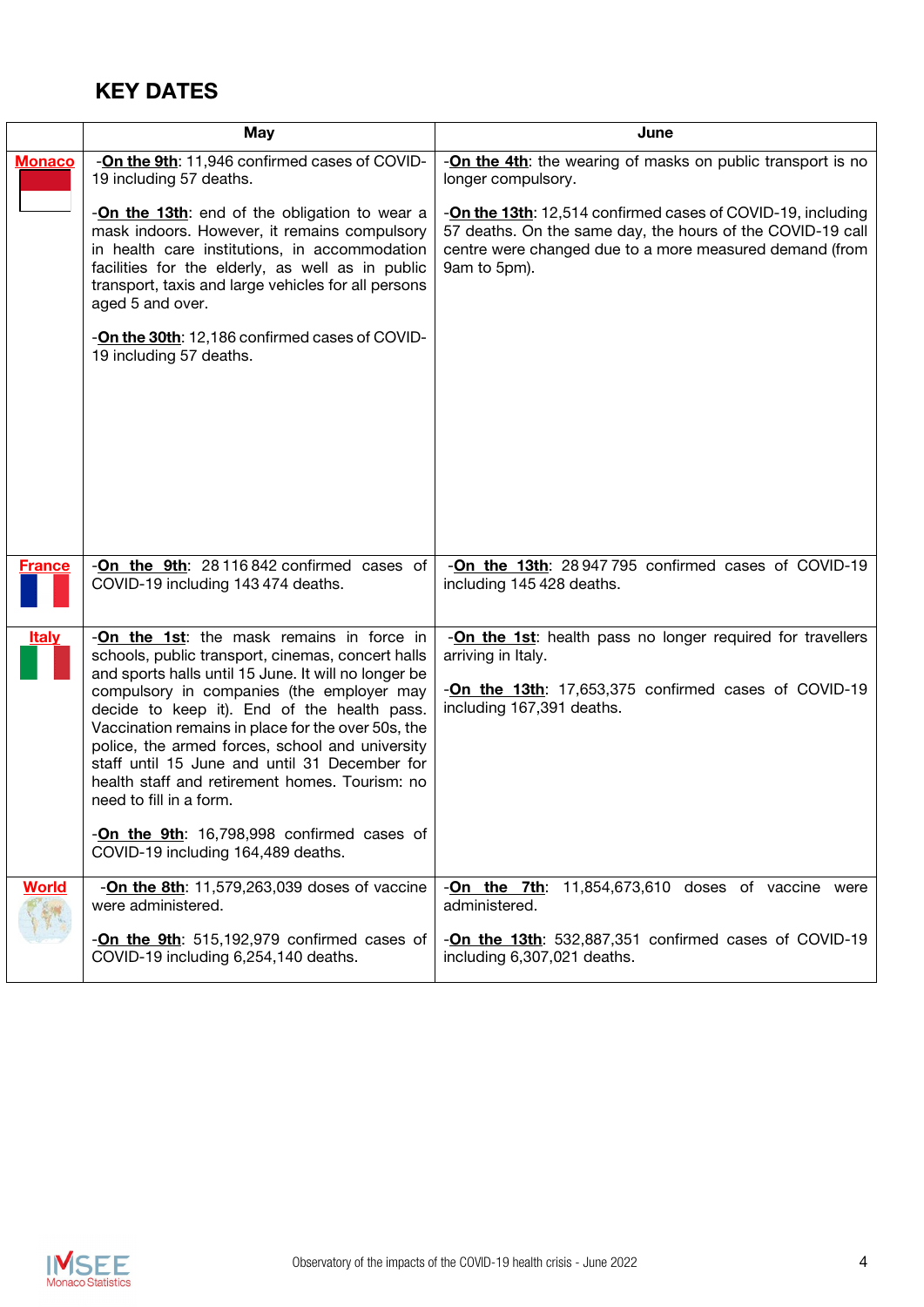# <span id="page-4-0"></span>1 Health data

# <span id="page-4-1"></span>1.1 Covid-19 health monitoring indicators

The health monitoring data for Covid-19 are as of 31 May 2022. They come from the Ministry of Health and Social Affairs, which groups together data from the Department of Health Affairs, the Centre Hospitalier Princesse Grace, the Epidemiological Investigation Unit, the Home Monitoring Unit, town doctors, pharmacies, the Monaco Scientific Center and medical analysis laboratories.

| Table 1. Covid-19 monitoring indicators for Monaco residents as of 31 May 2022 |  |  |
|--------------------------------------------------------------------------------|--|--|
|                                                                                |  |  |

| No. of cumulative cases                                             | 12,216 |
|---------------------------------------------------------------------|--------|
| of which no. of recontaminations                                    | 755    |
| Share of infected residents                                         | 29.3%  |
| Cumulative no. of hospitalizations                                  | 519    |
| Share of hospitalizations on the no. of cumulative cases            | 4.2%   |
| Cumulative no. of cases in intensive care                           | 61     |
| Share of cases in intensive care out of the no. of hospitalizations | 11.8%  |
| Share of cases in intensive care out of the no. of cumulative cases | 0.5%   |
| Cumulative no. of deaths                                            | 57     |
| Share of deaths out of the no. of cumulative cases                  | 0.5%   |
|                                                                     |        |

Sources: Ministry of Health and Social Affairs, Monaco Statistics

As of 31 May 2022, the cumulative number of cases since the beginning of the epidemic reached 12,216, including 755 recontaminations, representing 6.2% of cases. Thus, the proportion of infected residents is 29.3%<sup>[1](#page-4-2)</sup>.

4.3% of cases required hospitalization, i.e. 507 cases in total, including 61 in intensive care. The average length of hospital stay<sup>[2](#page-4-3)</sup> was 12.7 days overall and 11.6 days for patients who did not stay in intensive care.

The 57 deaths (29 men and 28 women) represent 0.5% of the cumulative cases. The mean age at death was 84.5 years old overall (83.4 years for men and 85.7 years for women). More than two thirds of the deceased residents were 80 years old and over. 14 deaths concerned people of Monegasque nationality.

Table 2. Covid-19 monitoring indicators for Monaco residents per year (as of 31 May 2022)

|                            |    |     | 2020 2021 2022  |
|----------------------------|----|-----|-----------------|
| Number of cases            |    |     | 875 4,292 7,049 |
| Number of hospitalizations | 81 | 241 | 197             |
| Number of intensive care   | 19 | 39  | $\mathcal{B}$   |
| Number of deaths           | З  | 35  | 19              |
| Mean age                   | 46 | 40  | 39              |

Sources: Ministry of Health and Social Affairs, Monaco Statistics

As of 31 May 2022, 7,049 people have been infected with Covid-19 in the year, compared to 5,167 in 2020 and 2021 combined, in just 5 months.

By the end of May 2022, the number of hospitalizations is 197, more than twice the number for the whole of 2020, compared to 241 for the whole of 2021.

The number of deaths in 2022 also remains significantly lower than in 2021 at this stage with 19 deaths compared to 35.

Each year the mean age of those infected is falling, from 46.2 years old in 2020 to 39.7 years old in 2021 and 39.4 years old in 2022.

<span id="page-4-3"></span><span id="page-4-2"></span> $2$  The lengths of stay include those of patients in the Covid unit as well as those for other reasons.



<sup>1</sup> Based on the most recent resident population estimate (as of 31 December 2021) of 39,150 inhabitants.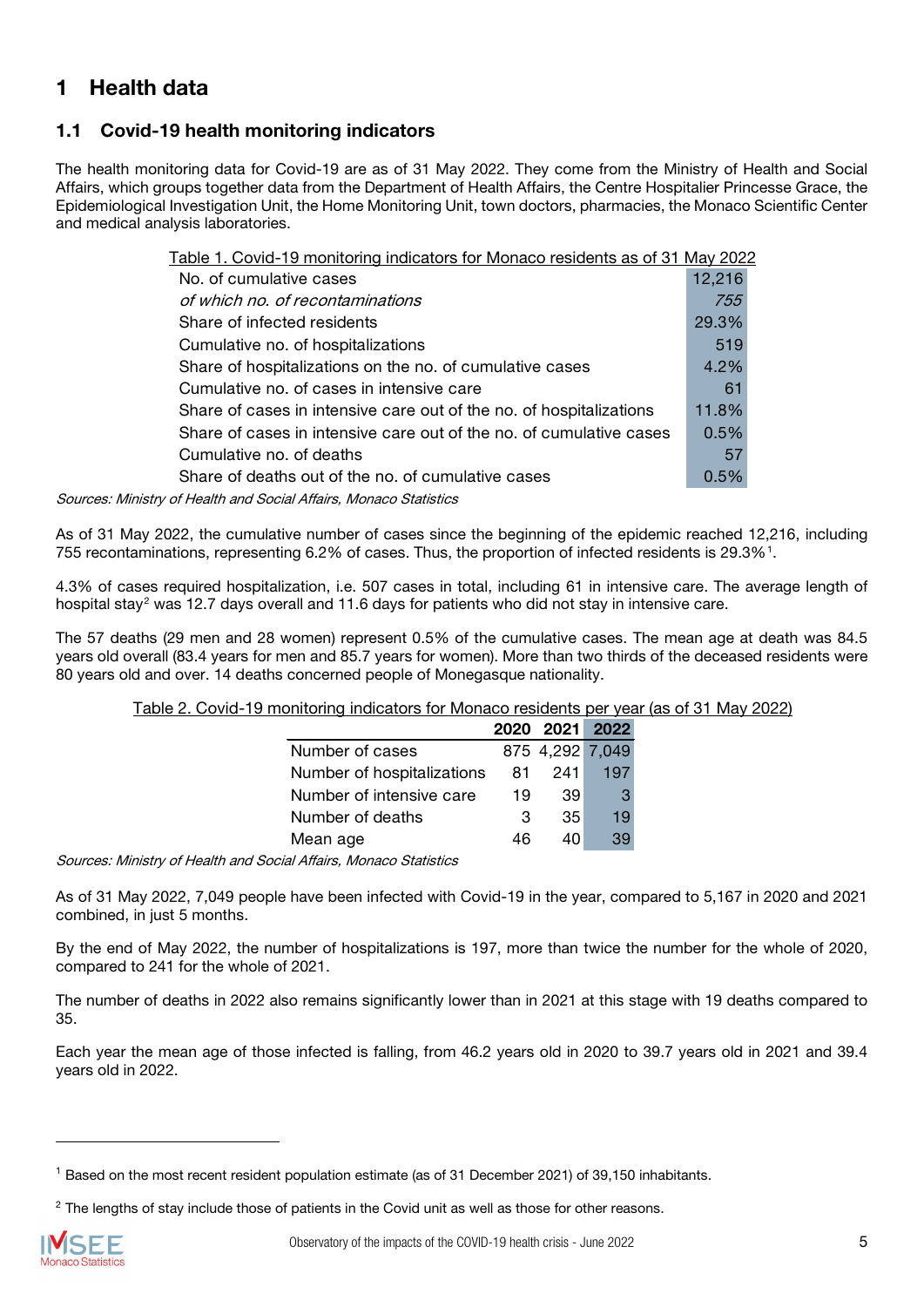## 1.1.1 Situation in May 2022

Table 3. Monthly number of Covid-19 cases for Monaco residents

Sources: Ministry of Health and Social Affairs, Monaco Statistics

446 new cases of Covid-19 were reported among residents of Monaco in May 2022 compared to 1,012 in April. 37.4% of cases in May (167) concerned unvaccinated residents, a share equivalent to that of April (34.9% for 353 cases).

11.0% of the cases (49 patients) involved people with a complete primary series vaccination<sup>[3](#page-5-0)</sup> compared to 13.1% in April (133 cases). More than half of the cases (230) have a vaccination schedule with at least one booster dose<sup>[4](#page-5-1)</sup> in May, the same share as in April (52.0% for 593 cases).

The number of recontaminations continues to rise with 15.0% of cases in May after 11.4% in April.

#### Table 4. Monthly number of Covid-19-related hospitalizations and resuscitations for residents of Monaco

|                                                                      |    | April 2022 May 2022 |
|----------------------------------------------------------------------|----|---------------------|
| No. of hospital admissions                                           | 36 |                     |
| No. of hospital admissions unvaccinated                              | 6  |                     |
| No. of hospital admissions with completed primary series vaccination | 6  | 3                   |
| No. of hospital admissions with at least one booster dose            | 24 |                     |
| No. of cases in intensive care                                       |    |                     |
| No. of deaths                                                        | 3  |                     |
|                                                                      |    |                     |

Sources: Ministry of Health and Social Affairs, Monaco Statistics

There were 12 Covid-19-related resident hospitalizations in May 2022 compared to 36 the previous month. Of these 12 hospitalizations, 2 were for unvaccinated individuals, 3 were for residents with a complete primary series vaccination schedule and 7 were for patients with at least one booster dose.

There were no Covid-19-related deaths in May 2022.

<span id="page-5-1"></span><span id="page-5-0"></span><sup>&</sup>lt;sup>4</sup> Vaccination with at least three injections of a two-dose protocol or a second injection of a single-dose protocol.



<sup>&</sup>lt;sup>3</sup> Vaccination with two injections of a two-dose protocol or one injection of a single-dose protocol.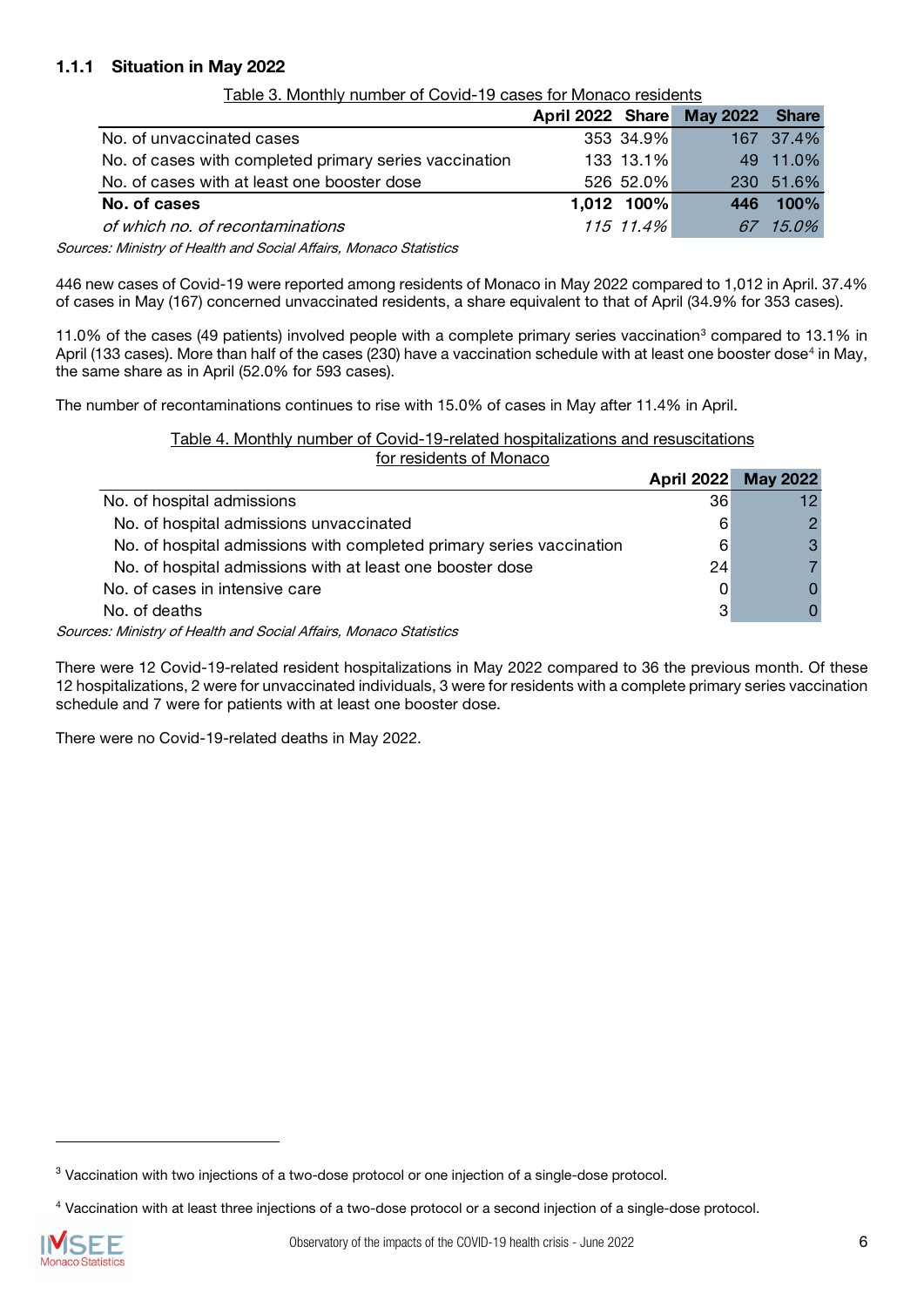# 1.1.2 Evolution of the epidemic



Sources: Ministry of Health and Social Affairs, Monaco Statistics

As of 31 May 2022, the cumulative number of cases since the start of the pandemic has reached 12,216, with a sharp acceleration in early 2022.



Figure 2. Evolution of the daily incidence rate<sup>[5](#page-6-0)</sup> of Covid-19 for residents of Monaco

After reaching an all-time high of 2,360 at the end of January 2022, and a sharp drop in February, the incidence rate rose again to 1,091 on 25 March. The rate then gradually declined and stood at 202 on 31 May.

<span id="page-6-0"></span> $5$  The daily incidence rate corresponds to the number of positive tests over the last 7 days per 100,000 inhabitants, i.e.: 100,000  $^*$ number of positive cases over 7 days / estimated number of inhabitants. The most recent estimate of the resident population (as of 31 December 2021) is 39,150 inhabitants.

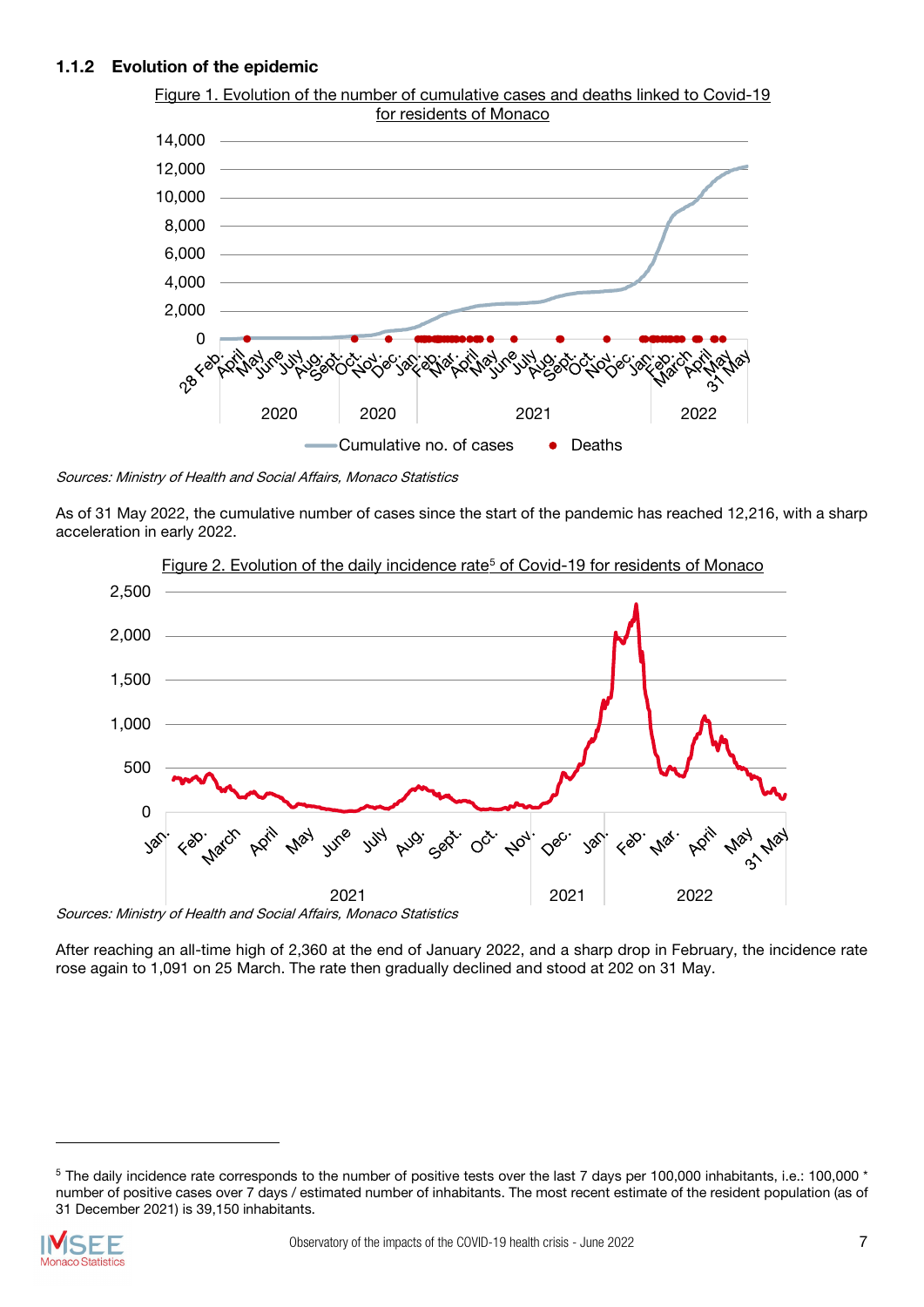

Figure 3. Changes in the daily incidence rate of Covid-19 in Monaco, France and the Alpes-Maritimes

Sources: Ministry of Health and Social Affairs, Santé publique France, Monaco Statistics

In March 2022, the 6th epidemic wave emerges in most European countries, less than 2 months after the previous one. France, Alpes-Maritimes and Monaco are concerned. This latest wave is much smaller than the previous one but remains the second most virulent since the beginning of the epidemic.

From April onwards, the incidence rates for the three geographical zones gradually fell to reach an equivalent level on 31 May, with 202 in Monaco, 198 for the Maralpins and 197 for the French.



Figure 4. Changes in the daily incidence rate of Covid-19 for residents of Monaco

Note: In this graph, three vaccination statuses are distinguished for residents:

- Not vaccinated which includes those who are not vaccinated or are only partially vaccinated (one injection of a two-dose protocol);

- Completed primary series vaccination, which includes residents with a 2nd injection of a two-dose protocol or an injection of a single dose protocol;

- At least one booster dose which is a 3rd injection of a two-dose protocol or a 2nd injection of a single-dose protocol. Sources: Ministry of Health and Social Affairs, Digital Services Department, Monaco Statistics

From November 2021 until the end of February, the incidence rate of residents not vaccinated was higher than that of residents with a completed primary series vaccination, which in turn was higher than that of residents vaccinated with at least one booster dose.

From the end of February 2022, the gap narrows and the three rates are quite close.

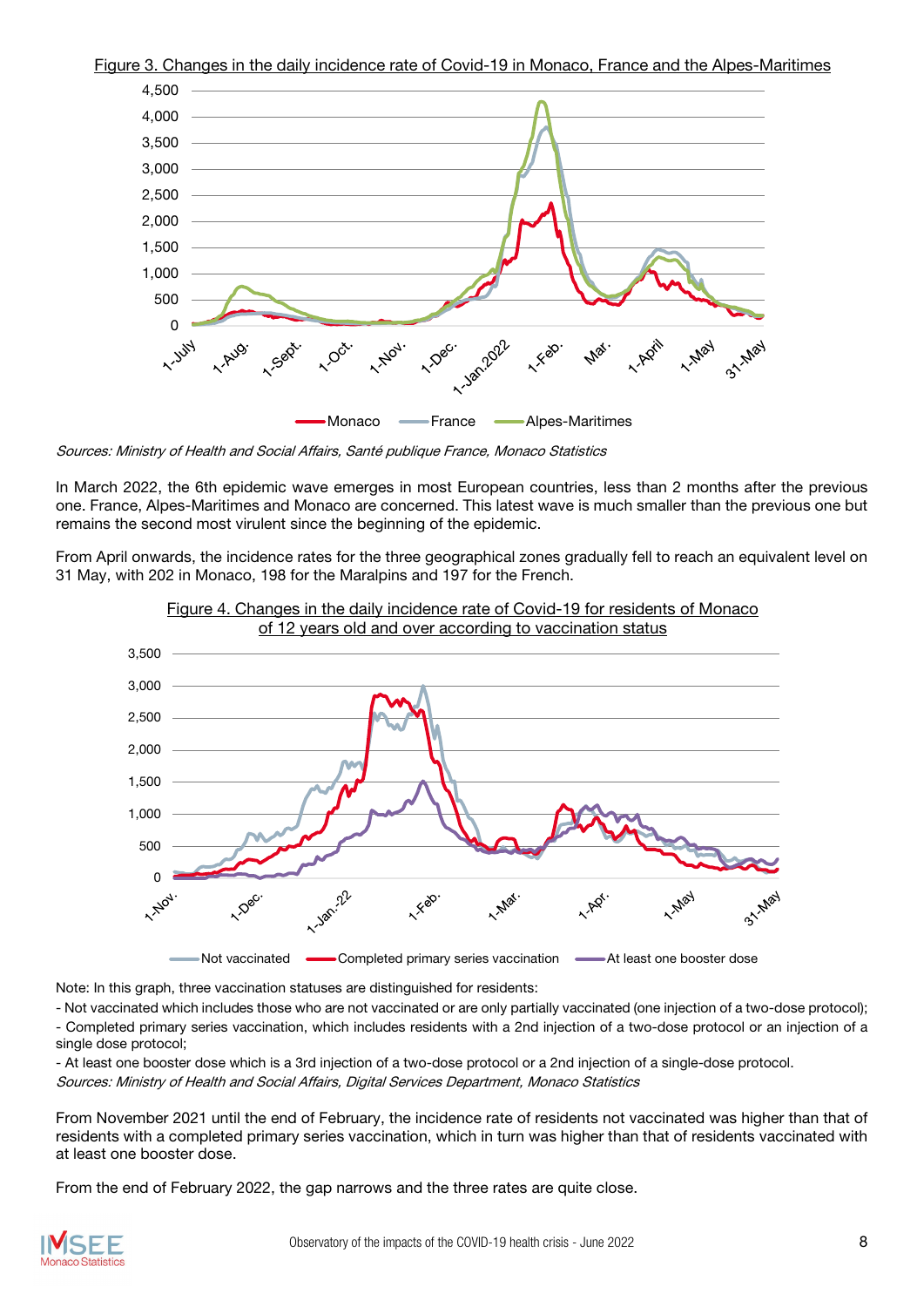

As children under 6 years old are not systematically tested, they are not represented on this graph. Sources: Ministry of Health and Social Affairs, Monaco Statistics

The evolution of the incidence rates of minors (6-18 years old) and over-60s differs from that of the rest of the population:

- From November 2021 onwards, the incidence rate for 6-18 year olds rises dramatically. It peaks at 5,901 on 24 January, compared with 175 on 1 November. The gap with the global rate had never been so high since the beginning of the pandemic. The incidence rate then fell back to around 700 in mid-February. It then rose again to reach a peak of 3,038 on 24 March and has been falling since then. As of 31 May, it was 174.
- The rate for those aged 60 and over, which was comparable to the overall rate until July 2021, has remained significantly lower since then. It stands at 186 on 31 May 2022.

The incidence rate for 19-59 year olds, relatively close to the overall rate, peaks at 2,658 on 10 January 2022. It was 239 on 31 May.



#### Figure 6. Comparison of the age distribution of Covid-19 cases

Sources: Ministry of Health and Social Affairs, Monaco Statistics

The age distribution of cases in May 2022 differs from that observed since the beginning of the epidemic.

People under 30 years of age accounted for 28.3% of cases in May, compared to more than a third overall.

In May, almost half of the cases concerned residents aged 50 and over, compared to just over a third since the beginning of the epidemic.

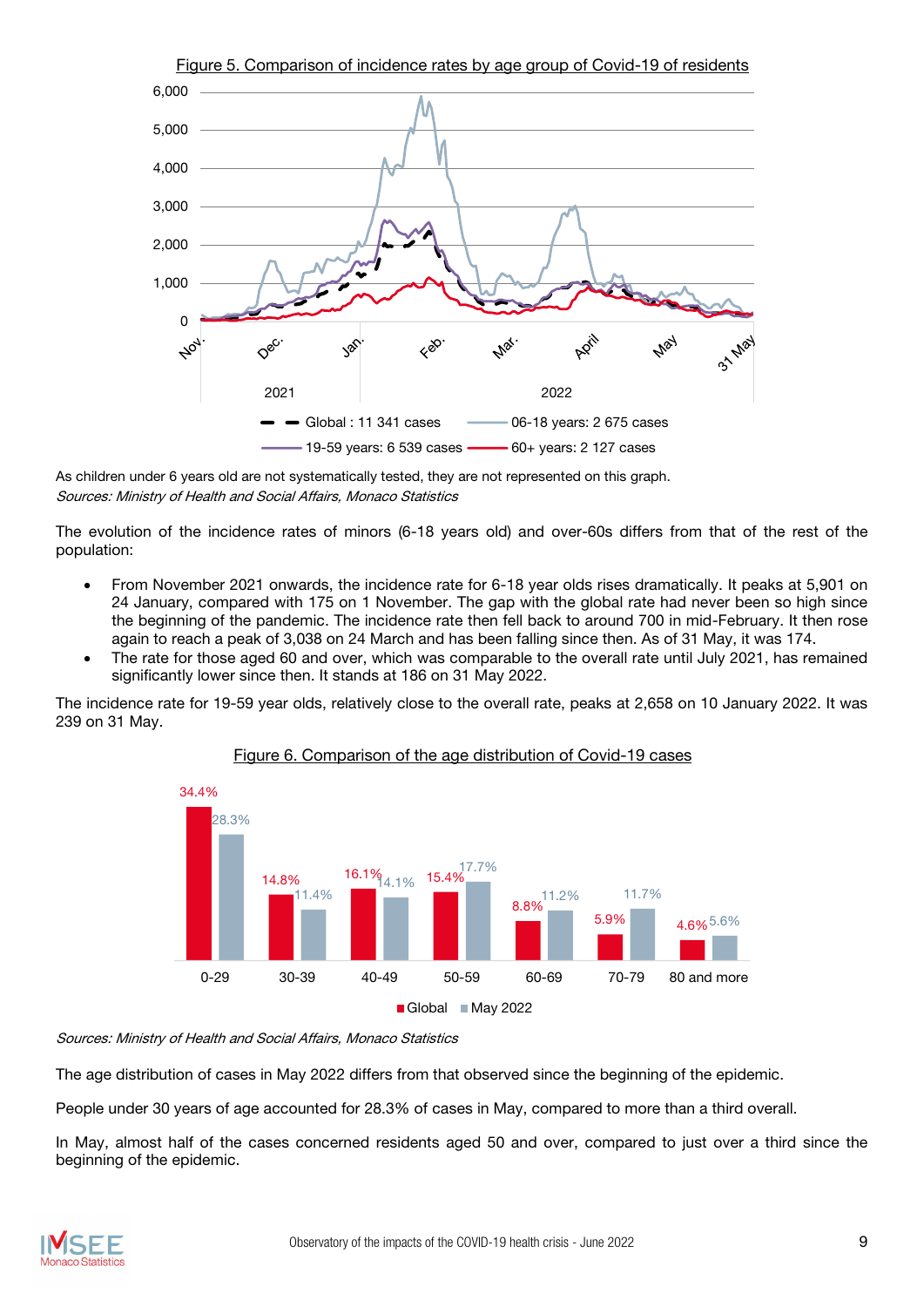#### 1.1.3 Characteristics of Covid-19-related hospitalizations of Monaco residents



Sources: Ministry of Health and Social Affairs, Monaco Statistics

Since September 2020, the number of cases and the number of hospitalizations have been correlated, with a slight lag in the 5th wave (winter 2022) and the  $6<sup>th</sup>$  (spring 2022).

As of 31 May, there are 5 resident hospitalizations for 77 active cases.



Figure 8. Trends in Covid-19-related hospitalizations, resuscitations and deaths

Note: Cases in intensive care are also counted as inpatients. Sources: Ministry of Health and Social Affairs, Monaco Statistics

Since mid-December 2021, the peak of hospitalizations (the maximum 66 was reached on 1 February 2022) has not led to an increase in the number of intensive care (maximum 2 people between 21 and 24 January).

The same applies to the wave of hospitalizations in April 2022: up to 28 hospitalizations on April 6 without any resuscitation.

Between December 2021 and May 2022, there were 21 Covid-19-related deaths.

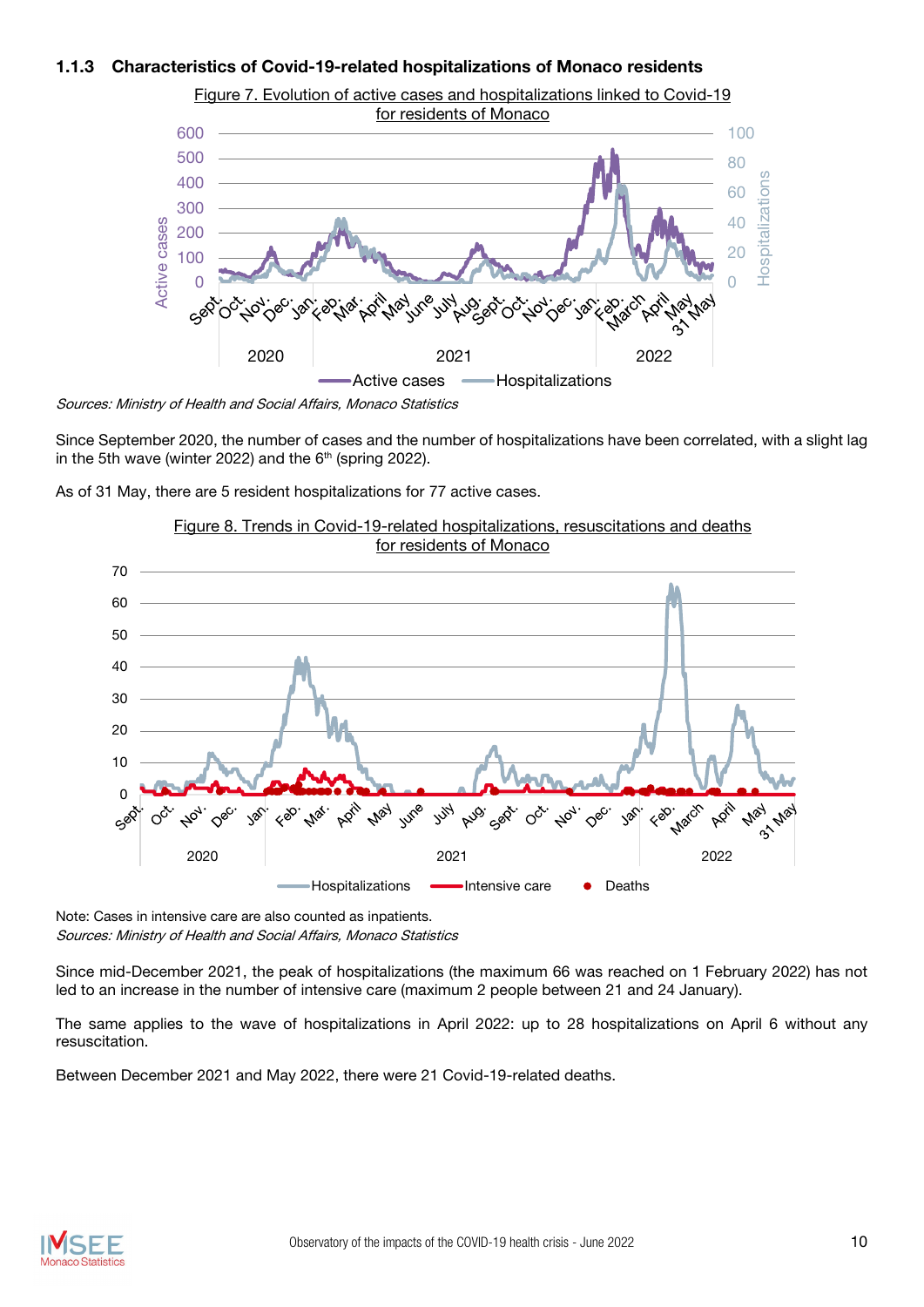#### Figure 9. Share of Covid-19-related hospitalizations by age group



Interpretation: in May 2022, 24.0% of people over 80 years of age who contracted covid-19 required hospitalization, compared to 44.6% since the beginning of the epidemic.

Sources: Ministry of Health and Social Affairs, Monaco Statistics

The proportion of hospitalizations increases with age. Since the beginning of the epidemic, 0.5% of cases under 40 years of age have been hospitalized compared to 7.0% between 60-69 years of age, 13.6% between 70-79 years of age and almost half after 80 years of age.

In May 2022, the proportion of people hospitalized is significantly lower than the overall figure for each age group, except for those aged 40-49.



#### Figure 10. Share of Covid-19-related ICU hospitalizations by age group

Sources: Ministry of Health and Social Affairs, Monaco Statistics

Hospitalizations in intensive care units exclusively concern people over 40 years old. Since the beginning of the epidemic, they represent 1.2% of cases between 60 and 69 years old, 3.3% of cases between 70 and 79 years old and 3.2% for residents over 80 years old.

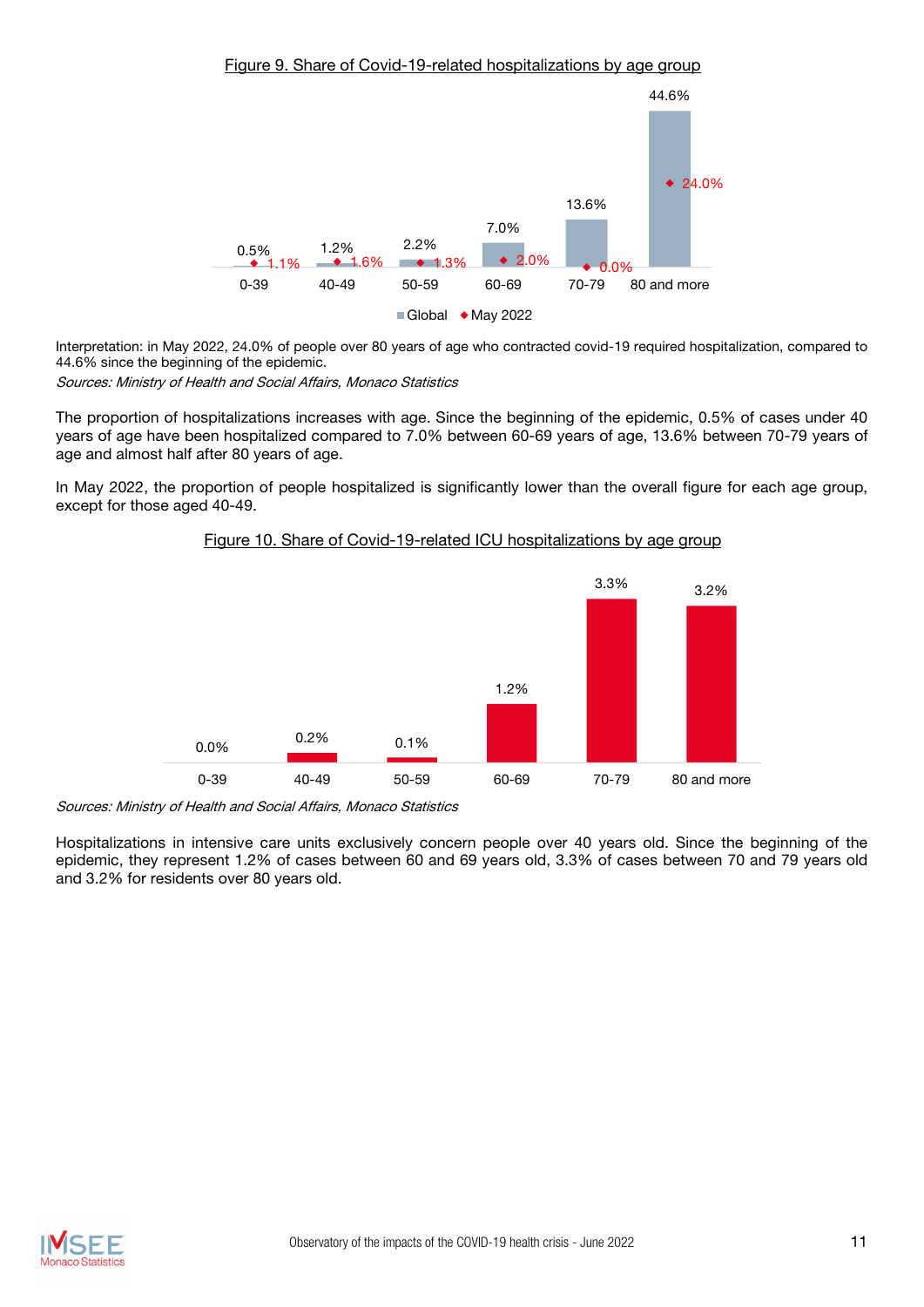# <span id="page-11-0"></span>1.2 Vaccination

The vaccination campaign started on 31 December 2020 in the Principality<sup>[6](#page-11-1)</sup> with the Pfizer/BioNTech's Comirnaty (messenger RNA-based vaccine), which requires the injection of two doses 21 days apart for people who have not previously been infected by the disease and a single dose for those who have already had Covid-19.

Since 10 June 2021, vaccination has been open to any person aged 12 and over and subsequently to non-residents working in the Principality. At the beginning of January 2022, children aged between 5 and 11 years, resident or attending school in the Principality, at risk of contracting severe forms of Covid-19 or living in the environment of an immunocompromised person could also begin to be vaccinated at the National Immunisation Centre.

In addition, an additional booster dose can also be given to people aged 18 years and over, provided that it has been more than four months since the last dose of Covid-19 vaccine was given.

Since 22 March 2022, Novavax's Nuvaxovid vaccine (a so-called "subunit" vaccine) is also available. The primary vaccination schedule for this vaccine requires 2 doses, 3 weeks apart.

At the end of March 2022, a 2nd booster dose was generalised without prescription for people aged 65 and over, and from mid-April for people aged 60 and over. A delay of about 4 months between the last injection or the last contamination and the 2nd additional dose must be respected.

Vaccination data is as of 31 May 2022.

Note: The data presented in this study are consolidated for each publication, which explains the differences that may appear in relation to previously published statistics.

# 1.2.1 Evolution of vaccination



Sources: Ministry of Health and Social Affairs, Monaco Statistics

As of 31 May 2022, 79,832 vaccine shots have been administered to people aged 12 years and older. This includes more than 2[7](#page-11-2),700 first doses, more than 27,400 second doses and almost 3,400 unique doses<sup>7</sup>. The number of 1st booster shots was almost 20,800 and 2nd booster shots exceeded 500.

Vaccination is gender-equal. Indeed, 50.6% of shots were given to women.

| Table 5. Distribution of shots by country of residence as of 31 May 2022 |  |  |
|--------------------------------------------------------------------------|--|--|
|                                                                          |  |  |

|               | Type of doses |        |        |             |             |              |  |
|---------------|---------------|--------|--------|-------------|-------------|--------------|--|
|               | First         | Second | Unique | 1st booster | 2nd booster | <b>Total</b> |  |
| <b>Monaco</b> | 22.067        | 21.890 | 2.086  | 17.179      | 466         | 63,688       |  |
| <b>France</b> | 5.473         | 5.324  | 1.295  | 3.517       | 37          | 15,646       |  |
| Italy         | 141           | 136    | 16     | 64          |             | 357          |  |
| Others*       | 58            | 54     |        | 27          |             | 141          |  |
| Total         | 27,739        | 27.404 | 3.399  | 20,787      | 503         | 79,832       |  |

\*Others including not filled in

Sources: Ministry of Health and Social Affairs, Digital Services Department, Monaco Statistics

Of the 79,832 doses administered in total, more than 15,600 were given to people living in France and 357 to Italian residents.

<span id="page-11-2"></span><span id="page-11-1"></span><sup>7</sup> Unique doses: People previously infected with Covid-19 are offered a single dose of vaccine, as they retain an immune memory. This single dose of vaccine thus acts as a booster after infection.



<sup>6</sup> Source:<https://covid19.mc/>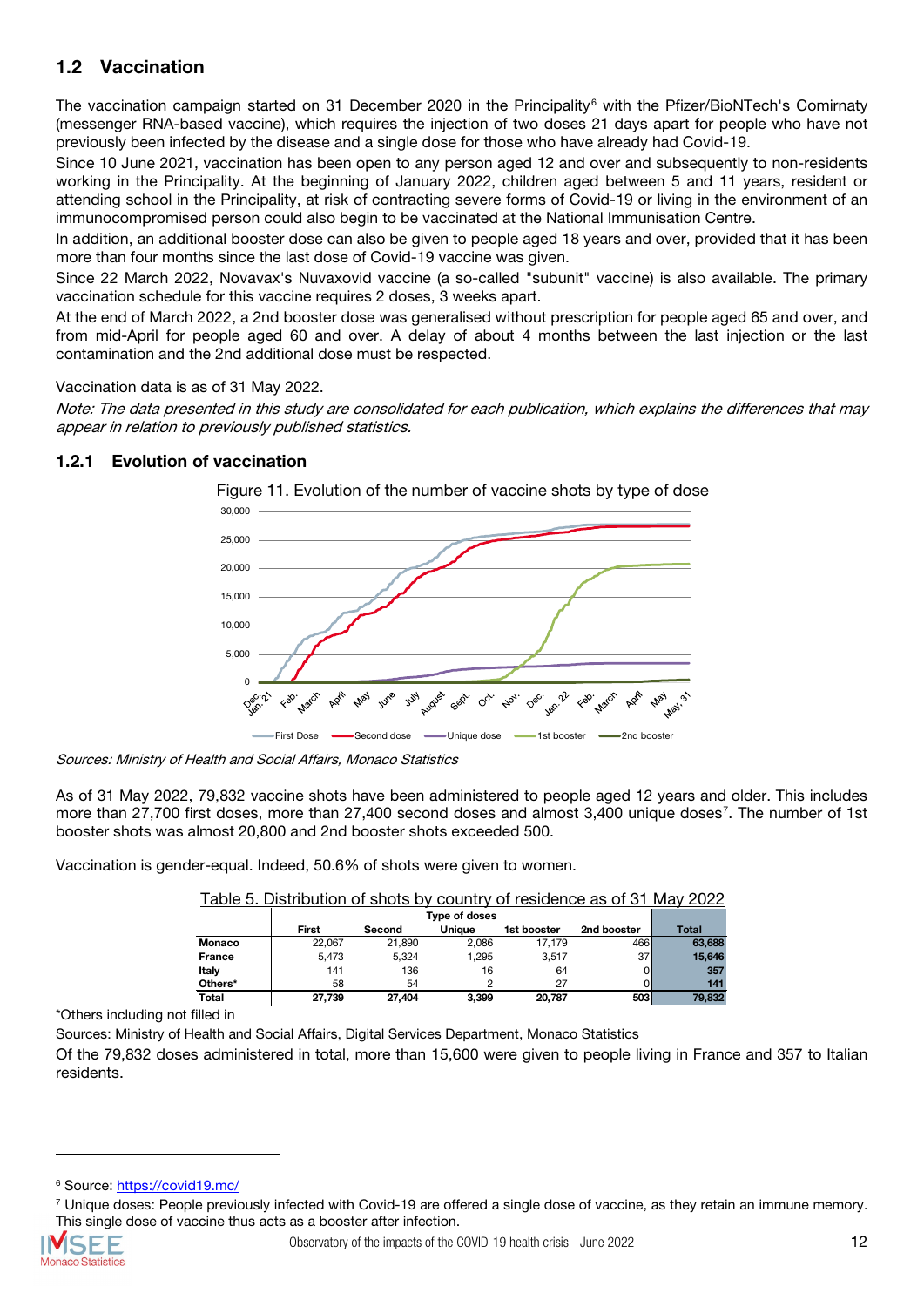# 1.2.2 Vaccination coverage

The vaccination coverage presented below concerns the resident population of Monaco. It includes:

- All injections given in the Principality to residents:
- Part of the injections given abroad to residents: on the one hand, cases where the first dose was given abroad and then declared to the Vaccination Centre in order to be able to give the second dose in the Principality and, on the other hand, cases where the 2 doses were given abroad and then declared to the Vaccination Centre in order to request a health pass or to have recourse to serological monitoring.

However, it is not possible to know which residents were vaccinated abroad and did not report to the vaccination centre. Thus, the vaccination coverage of residents remains underestimated by this unquantifiable part of residents vaccinated abroad and not declared.



Figure 12. Evolution of the completed primary vaccination coverage rate<sup>[8](#page-12-0)</sup> for residents by age group

Sources: Ministry of Health and Social Affairs, Digital Services Department, Monaco Statistics





Sources: Ministry of Health and Social Affairs, Digital Services Department, Monaco Statistics

As of 31 May 2022, the completed primary vaccination coverage rate is 68.2% for the resident population of 12 years old and over.

It is above 58% for all age groups from 18 years onwards. It is close to 78% among 55-64 years olds and over 92% among those of 75 years old and over. Nearly one resident in two of 12-17 years old has a completed primary vaccination schedule.

<span id="page-12-0"></span><sup>8</sup> Completed primary vaccination coverage rate: Share of the population vaccinated with a second shot of a two-dose schedule or one shot of a single-dose schedule.

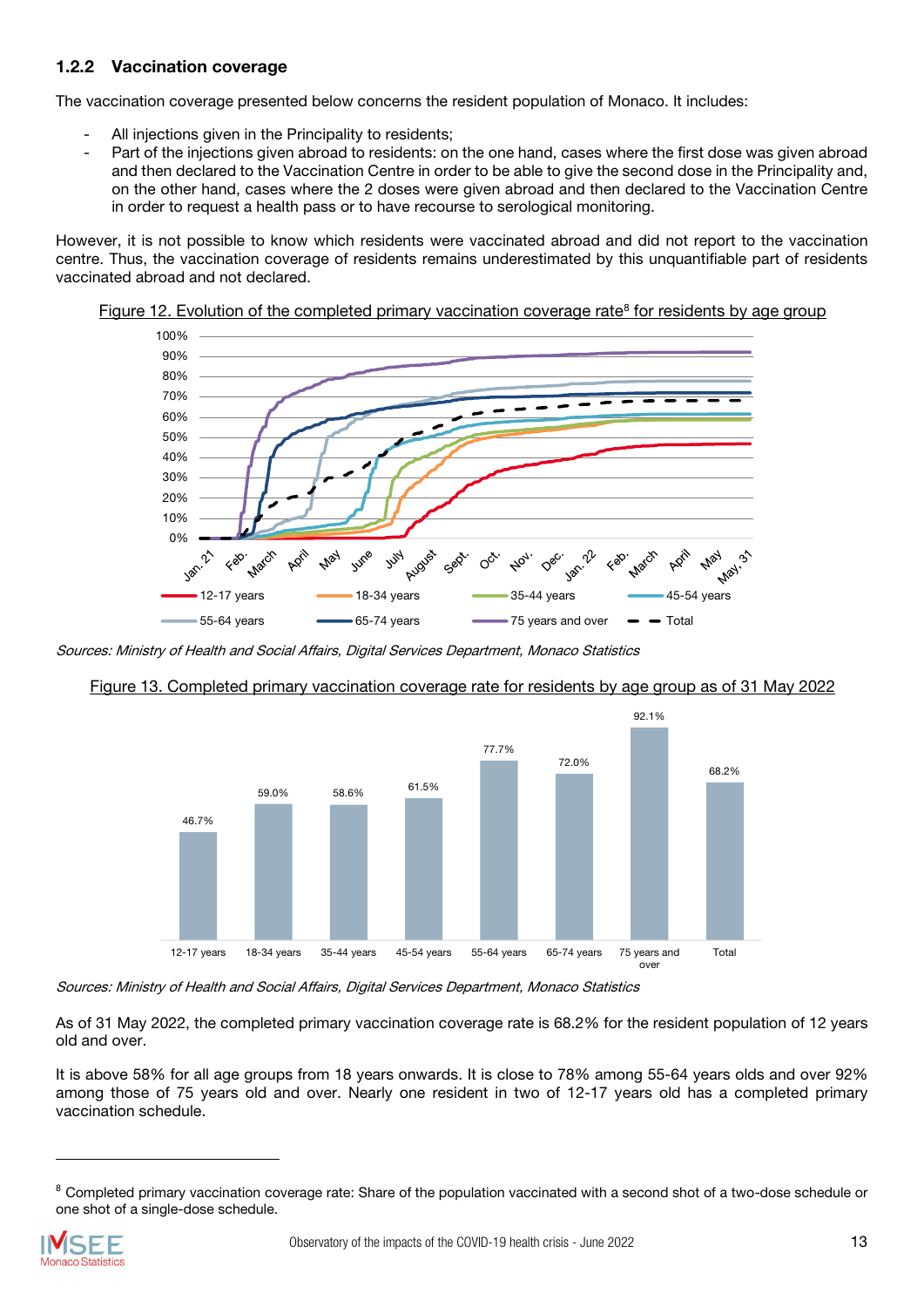

Figure 14. Evolution of the vaccination coverage rate with at least one booster<sup>[9](#page-13-0)</sup> of residents by age group

Note: As the 1<sup>st</sup> booster mainly concerns people aged 18 and over, only these age groups are presented. Sources: Ministry of Health and Social Affairs, Digital Services Department, Monaco Statistics





Sources: Ministry of Health and Social Affairs, Digital Services Department, Monaco Statistics

Vaccination coverage rate  $-1$ <sup>st</sup> booster for the residents increases with age.

As of 31 May 2022, vaccination coverage rate with at least one booster is approaching 80% for residents aged 75 years and over, and is above 62% for all age groups above 55 years.

<span id="page-13-0"></span><sup>9</sup> Vaccination coverage with at least one booster: Share of the population vaccinated with a third injection of a two-dose schedule or a second injection of a single-dose schedule

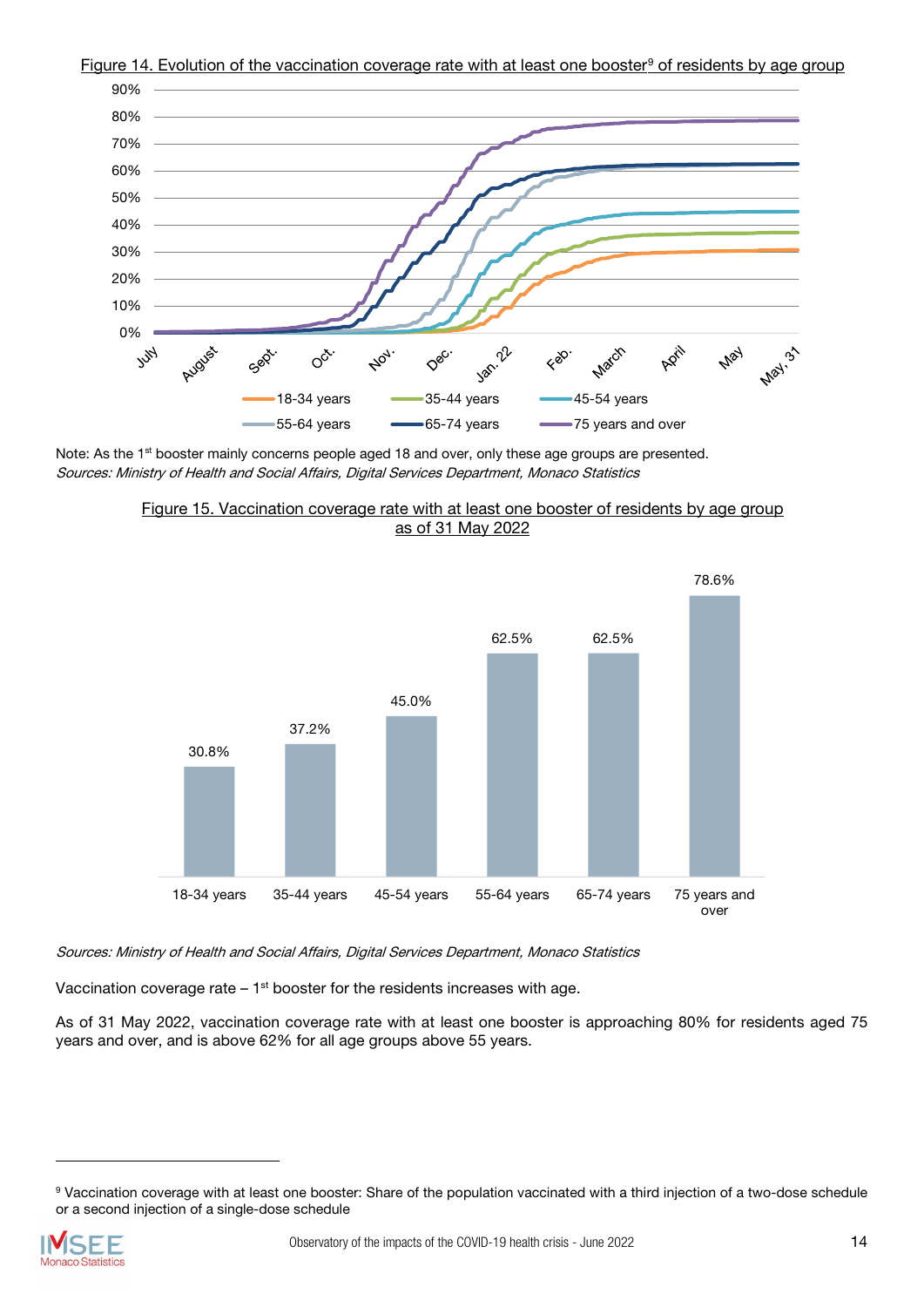# 1.2.3 Impact of vaccination on positive cases

In this section, residents who received three injections of a two-dose protocol or a second injection of a single-dose protocol are considered vaccinated with an additional dose.





Sources: Ministry of Health and Social Affairs, Monaco Statistics

In 2022, among the unvaccinated or completed primary series<sup>[10](#page-14-0)</sup> only, almost 20% required hospitalisation and 4.0% died. For residents vaccinated with at least one booster dose, these proportions were 18.7% and 1.1% respectively.

Furthermore, in the entire population under 70 years of age, the proportion of cases that did not require hospitalisation was the same (99.4%) between patients vaccinated with at least one booster dose and those who were not vaccinated or had only a complete primary vaccination.

<span id="page-14-0"></span><sup>&</sup>lt;sup>10</sup> Vaccination with two injections of a two-dose protocol or one injection of a single-dose protocol.

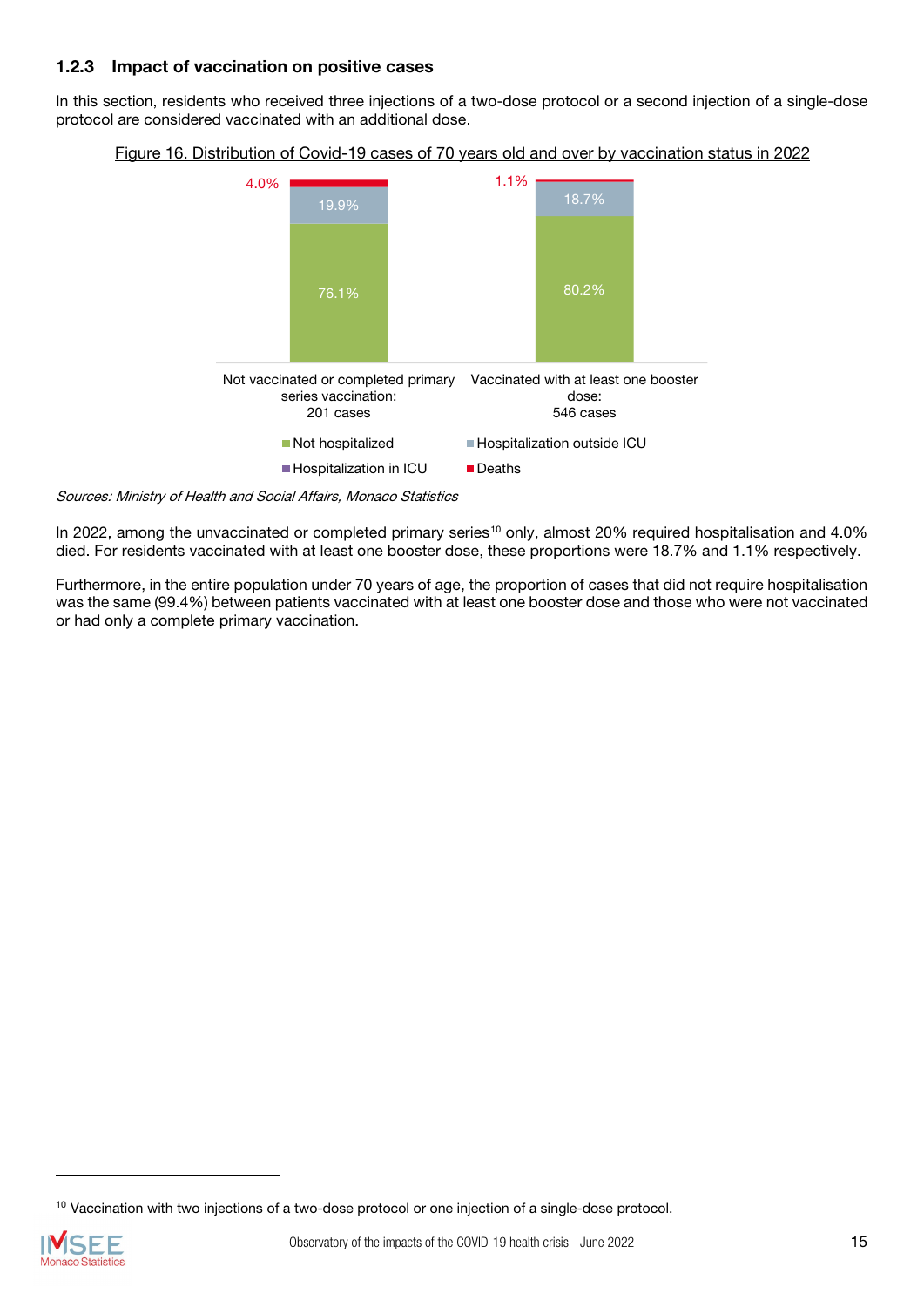# <span id="page-15-0"></span>2 Mortality and birth rate

It is important to note that the deaths and births presented here are in the sense of the actual date of the event: a birth or death occurring at the end of the month but registered by the Town Hall at the beginning of the following month will be considered in the month in which the event occurred.

The data presented in this Observatory are therefore consolidated from one month to the next, which explains the slight differences that may appear in relation to previously published statistics.

The results presented should be interpreted with caution given the small size of the numbers studied.

# <span id="page-15-1"></span>2.1 Analysis of deaths

As a reminder, the cause of death is not available in the Civil Registry data.

The over/under-mortality corresponds to a two-sided confidence interval of the 2010-2019 average of deaths at the 99% threshold following a Student's law. By comparing it with the mortality observed between 2020 and 2022, it makes it possible to represent a significant excess or deficit of deaths compared with the normal.

#### 2.1.1 Deaths in Monaco, all places of residence combined



These are all deaths registered in Monaco, regardless of place of residence.

Sources: Town Hall, Monaco Statistics

From January to May 2022, 227 deaths were recorded in Monaco, a number slightly below the 2010 to 2019 average of 231 and a 25% decrease from the same period in 2021, which had 303.



Reading: in May 2022, 41 deaths were recorded in Monaco compared to an average of 44 between 2010 and 2019, for a normal over/under mortality of between 37 and 50 deaths. Sources: Town Hall, Monaco Statistics

With 41 deaths, May 2022 is slightly below the 2010-2019 average of 44.

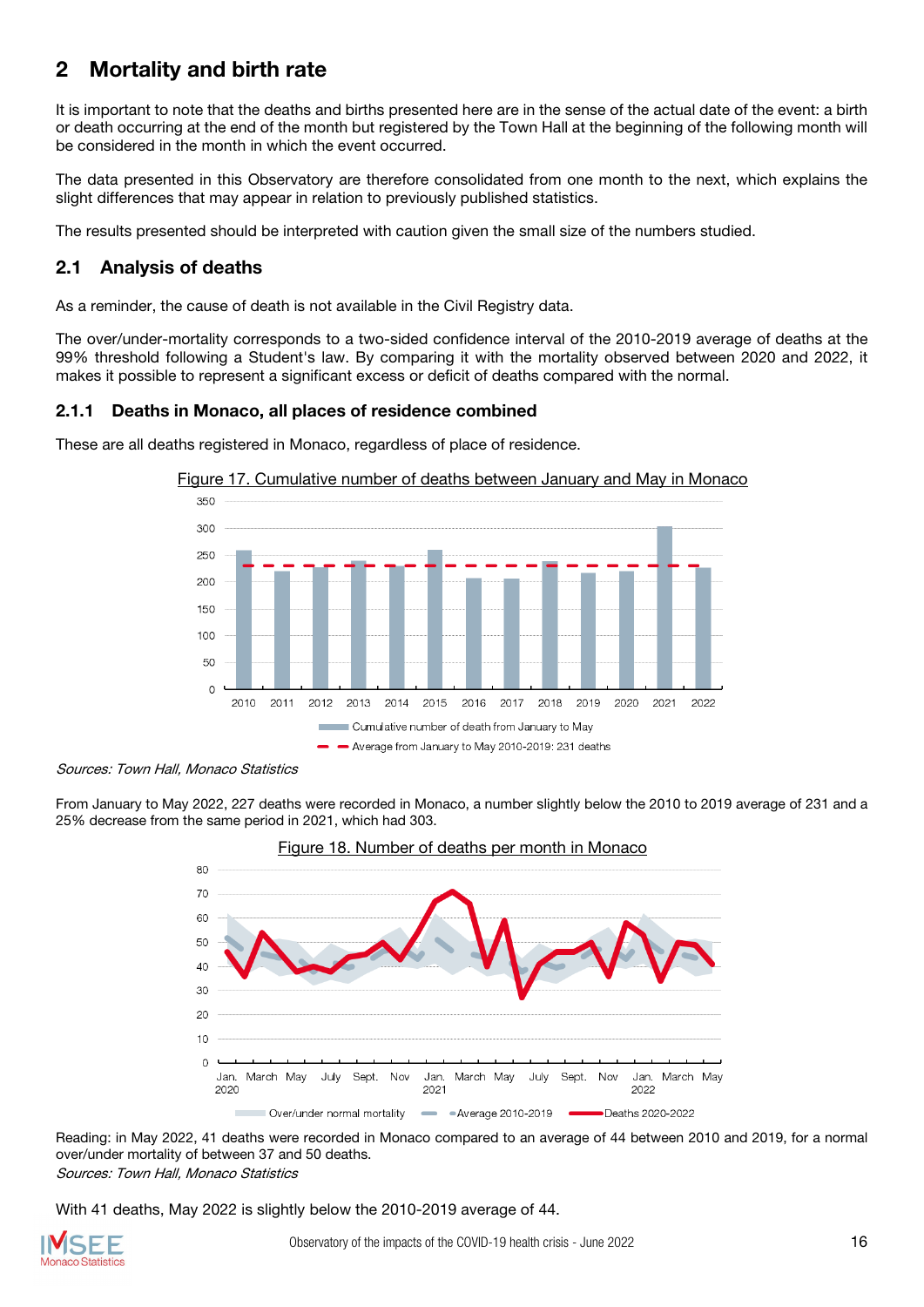#### 2.1.2 Deaths of residents in Monaco

These are only deaths of residents in Monaco. Deaths of residents outside Monaco are therefore not included.



Figure 19. Cumulative number of deaths of residents between January and May in Monaco

Sources: Town Hall, Monaco Statistics

In the first 5 months of 2022, 128 resident deaths were recorded, 28 more than the 2010-2019 average. This is, after 2021, the second deadliest start to a year since 2005 (the start of the observation period).



Figure 20. Monthly number of deaths of residents in Monaco

Reading : in May 2022, 21 resident deaths were recorded in Monaco compared with an average of 18 between 2010 and 2019, for a normal over/under-mortality of between 14 and 22 deaths. Sources: Town Hall, Monaco Statistics

In May 2022, the number of resident deaths (21) was higher than the 2010-2019 average (18) but within the normal over/under mortality range.

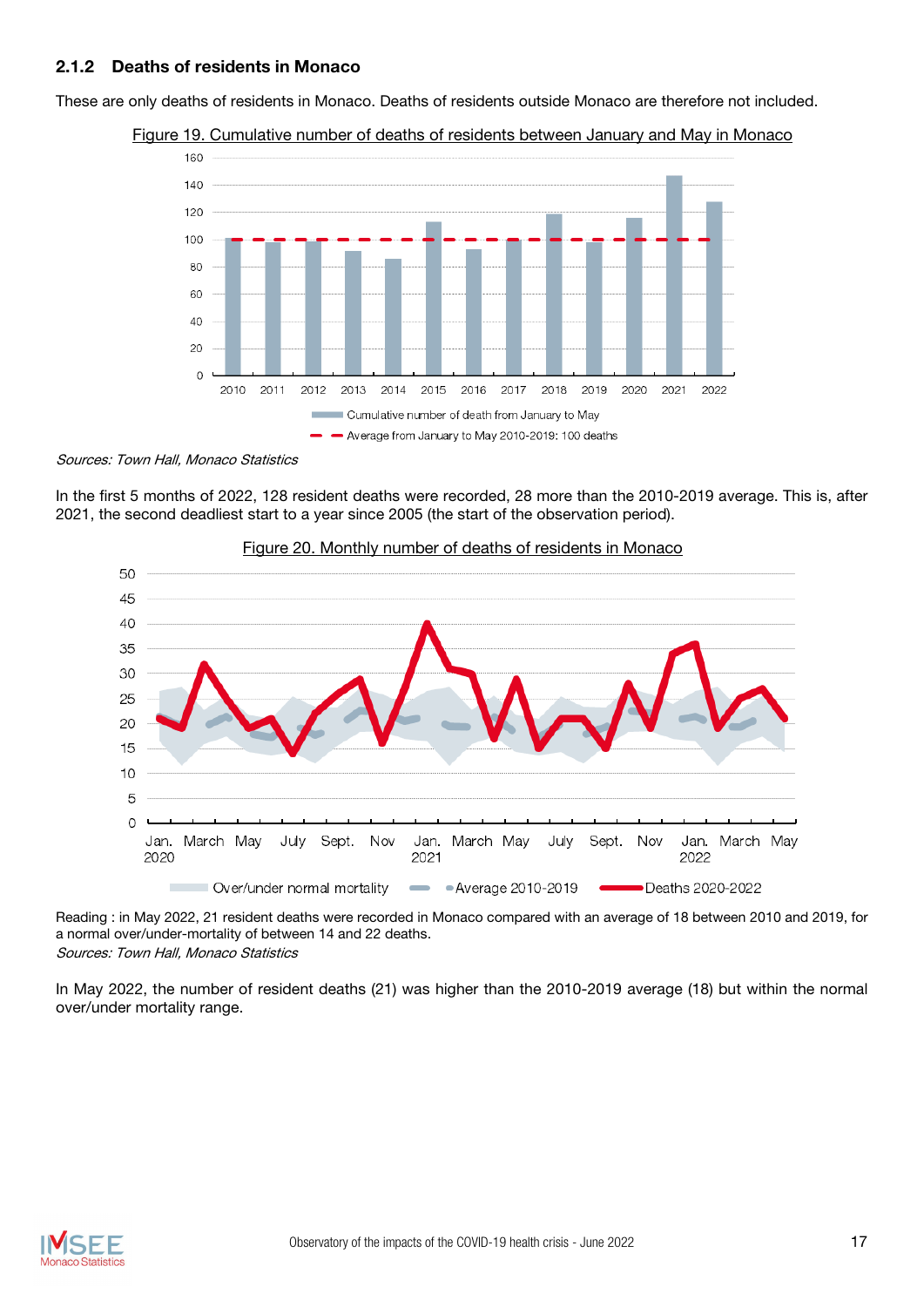# <span id="page-17-0"></span>2.3 Analysis of births

The over/under birth rate is a two-sided confidence interval of the average 2010-2019 birth rate at the 99% threshold following a Student's law. By comparing it to the observed birth rate between 2020 and 2022, it allows a significant surplus or deficit of births to be represented in relation to the normal.

# 2.3.1 Births in Monaco, all places of residence combined

These are all births registered in Monaco, regardless of place of residence.



Figure 21. Cumulative number of births between January and May in Monaco

With 328 births recorded in Monaco between January and May 2022 compared to an average of 391 between 2010 and 2019, the birth rate is at its lowest level since 2005.



# Figure 22. Number of monthly births in Monaco

Reading: in May 2022, 69 births were registered in Monaco compared to an average of 87 between 2010 and 2019, for a normal over/under birth rate of between 76 and 97 births. Sources: Town Hall, Monaco Statistics

In May 2022, only 69 births were registered in the Principality, i.e. 18 fewer than the 2010-2019 average and 7 fewer than the normal under-birth rate.



Sources: Town Hall, Monaco Statistics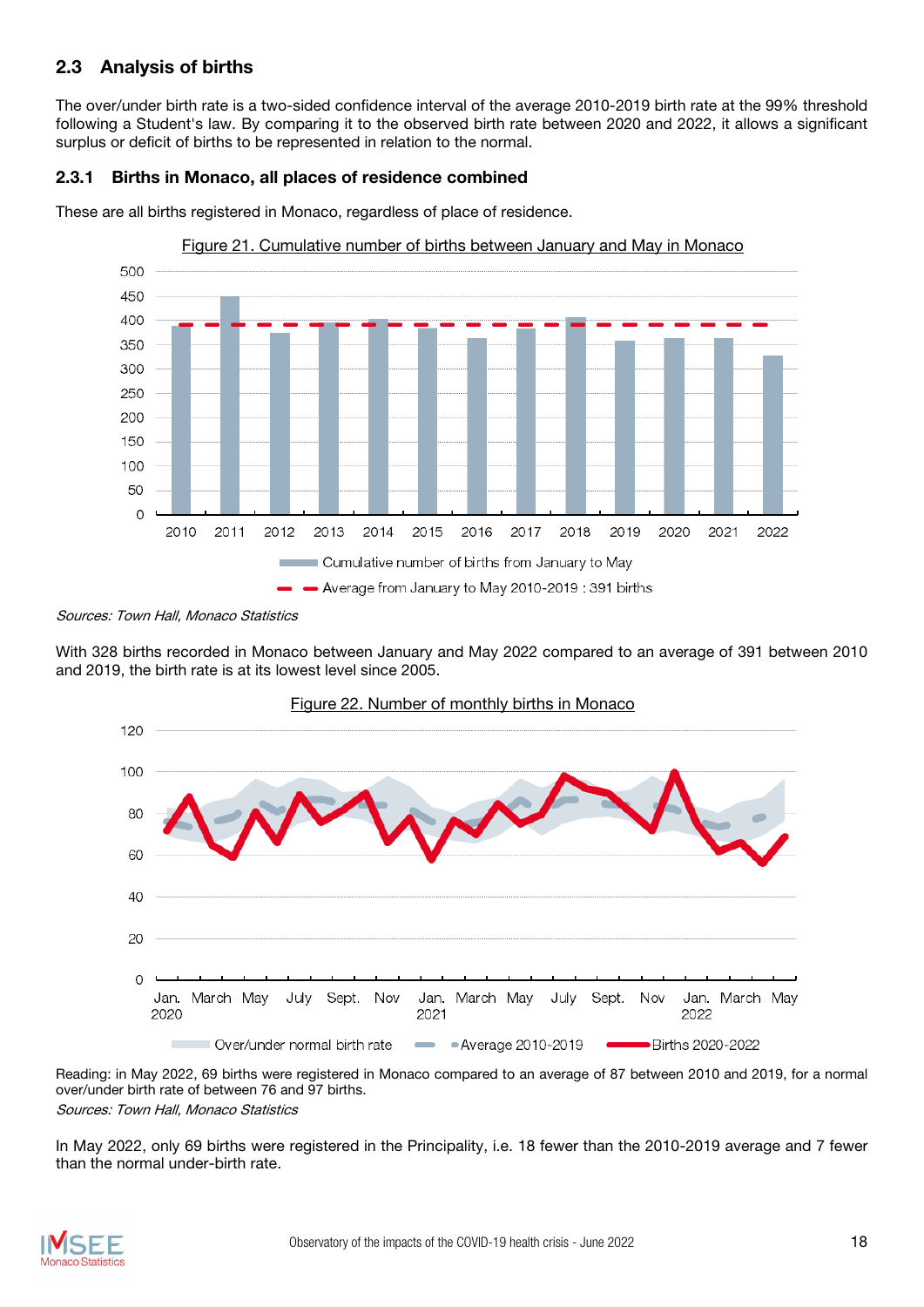#### 2.3.2 Births of residents in Monaco

 $120$ 100 80 60 40 20  $\overline{0}$ 2010 2011 2012 2013 2014 2015 2016 2017 2018 2019 2020 2021 2022 Cumulative number of births from January to May - Average from January to May 2010-2019: 105 births

These are only births to residents of Monaco (resident father and/or mother).

Figure 23. Cumulative number of births of residents between January and May in Monaco

Sources: Town Hall, Monaco Statistics

The beginning of 2022 is marked by a significant drop in the birth rate among Monaco residents, with 77 births recorded from January to May, whereas the minimum since 2005 was 92 (in 2012) for the same period.



Figure 24. Number of monthly births to residents in Monaco

Reading: in May 2022, 15 resident births were registered in Monaco compared to an average of 22 between 2010 and 2019, for a normal over/under birth rate of between 18 and 26 births.

Sources: Town Hall, Monaco Statistics

In May 2022, 15 resident births were registered, i.e. 7 fewer than the 2010-2019 average.

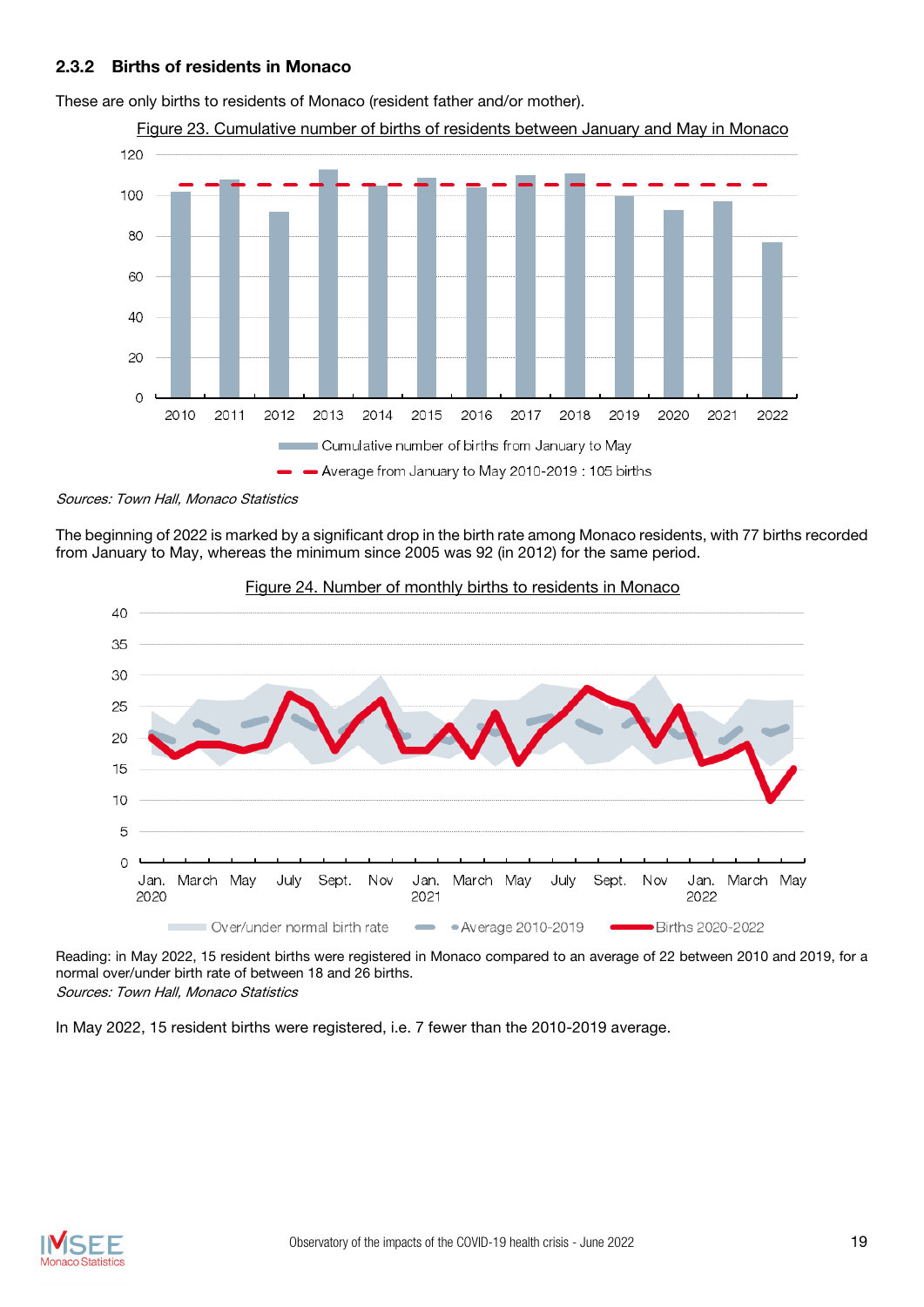# <span id="page-19-0"></span>3 Economy

# <span id="page-19-1"></span>3.1 Revenue<sup>[11](#page-19-2)</sup>



Figure 25. Change in revenue

Unit: million euros

Sources: Department of Tax Services, Monaco Statistics

Reaching a record level of nearly €4.0 billion, the Principality's revenue, excluding Financial and insurance activities, shows clear growth compared to the first quarter of 2021 (+€533.4 million, i.e. +15.6%). It surpasses the level of previous years at the same period, including the pre-crisis period.

| rable 0. Originge in revenue by sector                                                |              |         |         |           |                         |  |
|---------------------------------------------------------------------------------------|--------------|---------|---------|-----------|-------------------------|--|
|                                                                                       | Q1 2019      | Q1 2021 | Q1 2022 | Var 21/22 | Var 19-22               |  |
| Financial and insurance activities                                                    | <i>450.8</i> | 392.8   | 476.1   | 21.2%     | л                       |  |
| Wholesale trade                                                                       | 1,128.1      | 1,096.0 | 1,277.3 | 16.5%     | л                       |  |
| Retail trade                                                                          | 343.1        | 396.4   | 441.9   | 11.5%     | л                       |  |
| Accommodation and food service activities                                             | 161.7        | 70.7    | 125.3   | 77.3%     | N                       |  |
| Manufacturing, mining and quarrying, and<br>others industries                         | 213.3        | 195.9   | 215.1   | 9.8%      | л                       |  |
| <b>Real Estate activities</b>                                                         | 201.9        | 150.1   | 163.6   | 9.0%      | N                       |  |
| Construction                                                                          | 392.4        | 469.2   | 564.4   | 20.3%     | л                       |  |
| Transportation and storage                                                            | 129.8        | 122.8   | 152.7   | 24.4%     | π                       |  |
| Scientific and technical activities,<br>administrative and support service activities | 546.0        | 580.5   | 662.5   | 14.1%     | л                       |  |
| Other service activities                                                              | 159.2        | 148.2   | 162.9   | 10.0%     | л                       |  |
| Information and communication                                                         | 151.8        | 171.0   | 169.9   | -0.7%     | π                       |  |
| Public administration, education, human<br>health and social work activities          | 26.8         | 27.1    | 25.7    | -5.1%     | N                       |  |
| Total                                                                                 | 3.454.3      | 3,427.9 | 3.961.3 | 15.6%     | $\overline{\mathbf{z}}$ |  |

# Table 6. Change in revenue by sector

Unit: million euros

Sources: Department of Tax Services, Monaco Statistics

Monaco's revenue is €507.0 million (+14.7%) higher than in 2019. On a sectoral scale, most MES have returned to their 2019 levels and 9 out of 11 are up on last year.

<span id="page-19-2"></span>Total revenue does not include that derived from financial and insurance activities. As revenue is less relevant an indicator than for other sectors, it is presented for indicative purpose.



<sup>&</sup>lt;sup>11</sup> Calculated on the basis of VAT declarations during the submission period.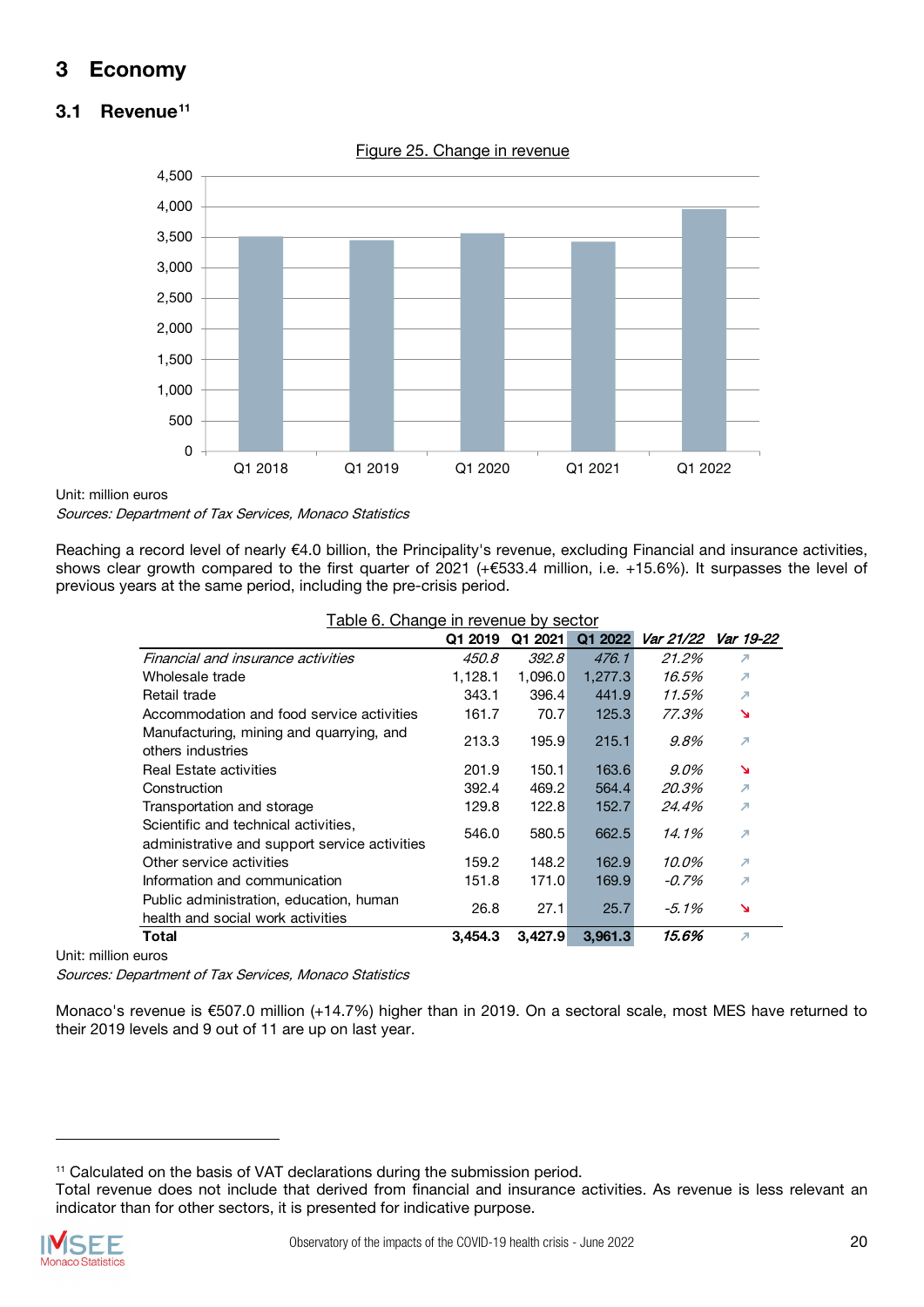# 3.1.1 Sectors increasing compared to 2020

| NAF group of Wholesale trade                             | Q1 2021 | Q1 2022 | Var 21/22 |         | % Var 19-22 |
|----------------------------------------------------------|---------|---------|-----------|---------|-------------|
| Wholesale on a fee or contract basis                     | 475.2   | 543.6   | 68.4      | 14.4%   | л.          |
| Wholesale of food, beverages and tobacco                 | 184.1   | 241.3   | 57.2      | 31.1%   | л           |
| Wholesale of household goods                             | 210.1   | 227.7   | 17.6      | 8.4%    | ×.          |
| Other specialised wholesale                              | 98.4    | 134.2   | 35.8      | 36.4%   |             |
| Wholesale of other machinery, equipment and supplies     | 104.1   | 100.4   | $-3.7$    | $-3.6%$ | ↘           |
| Non-specialised wholesale trade                          | 11.8    | 16.7    | 4.9       | 41.1%   | N           |
| Wholesale of information and communication equipment     | 11.8    | 12.7    | 0.9       | 7.6%    | л           |
| Wholesale of agricultural raw materials and live animals | 0.4     | 0.6     | 0.3       | 64.6%   | ¥           |
| <b>Grand total in million euros</b>                      | 1.096.0 | 1.277.3 | 181.3     | 16.5%   | л           |
| Unit: million euros                                      |         |         |           |         |             |

Sources: Department of Tax Services, Monaco Statistics

Wholesale trade is the leading contributor to the overall result in Q1 2022, thanks to an increase of €181.3 million (+16.5%) due in particular to Wholesale on a fee or contract basis (+€68.4 million), Wholesale of food, beverages and tobacco (+€57.2 million) and Other specialised wholesale (+€35.8 million). These three NAF groups also have a much higher result than in 2019, and together account for the increase in revenue over the last two years (+€149.2m, or +13.2%).

| <b>NAF division of Construction</b> | Q1 2021 | Q1 2022 | Var 21/22 |           | % Var 19-22 |
|-------------------------------------|---------|---------|-----------|-----------|-------------|
| Specialised construction activities | 326.6   | 391.2   | 64.6      | 19.8%     |             |
| Construction of buildings           | 84.0    | 139.4   | 55.4      | 65.9%     |             |
| Civil engineering                   | 58.6    | 33.8    | -24.7     | $-42.2\%$ |             |
| <b>Grand total in million euros</b> | 469.2   | 564.4   | 95.2      | 20.3%     |             |
| Unit: million euros                 |         |         |           |           |             |

Sources: Department of Tax Services, Monaco Statistics

With an increase in revenue of €95.2 million (+20.3%), the growth in Construction accelerated through Masonery works and building structural works, and Development of building projects. With the preparatory work for the major Monegasque construction projects now completed, this explains the loss of revenue in Civil engineering, to the benefit of Specialised construction activities (masonry, finishing work, etc.). With regard to 2019, this sector shows even more marked growth  $(+£172.0$  million, or  $+43.8\%$ ).

| NAF division of Scientif. and tech. act., admin. and support service act.            | Q1 2021 | Q1 2022 | Var 21/22 |       | % Var 19-22 |
|--------------------------------------------------------------------------------------|---------|---------|-----------|-------|-------------|
| Other professional, scientific and technical activities                              | 231.5   | 256.0   | 24.4      | 10.5% | л           |
| Activities of head offices; management consultancy activities                        | 98.9    | 127.5   | 28.6      | 28.9% | N           |
| Rental and leasing activities                                                        | 46.6    | 57.7    | 11.0      | 23.7% | N           |
| Architectural and engineering activities; technical testing and analysis             | 54.6    | 56.9    | 2.2       | 4.1%  | л           |
| Employment activities                                                                | 52.8    | 56.2    | 3.4       | 6.5%  | ж           |
| Office administrative, office support and other business support activities          | 24.1    | 30.5    | 6.4       | 26.6% | ¥           |
| Legal and accounting activities                                                      | 23.4    | 24.2    | 0.8       | 3.4%  | ¥           |
| Travel agency, tour operator and other reservation service and related<br>activities | 15.3    | 15.8    | 0.4       | 2.9%  | N           |
| Advertising and market research                                                      | 12.7    | 14.7    | 2.0       | 15.8% | N           |
| Services to buildings and landscape activities                                       | 13.5    | 14.1    | 0.6       | 4.3%  | л           |
| Security and investigation activities                                                | 4.8     | 6.0     | 1.2       | 25.5% | л           |
| Scientific research and development                                                  | 2.0     | 2.8     | 0.7       | 36.1% | л           |
| Veterinary activities                                                                | 0.3     | 0.3     | 0.0       | 8.0%  | 2           |
| <b>Grand total in million euros</b>                                                  | 580.5   | 662.5   | 81.9      | 14.1% | л           |
| Unit: million euros                                                                  |         |         |           |       |             |

Sources: Department of Tax Services, Monaco Statistics

Scientific and technical activities, administrative and support service activities are back on the rise this quarter (+€81. 9m, or +14.1%). Although quantity surveyors are still the main contributors to this sector (with  $\epsilon$ 207.4m), it is mainly Management consultancy activities that are boosting its results (+€30.7 million, or +43.4%). The latter is thus close to its 2019 level but does not reach it, and it is still the Activities of quantity surveyors that allows the MES to exceed its pre-pandemic level (+€116.4 million, or +21.3%).

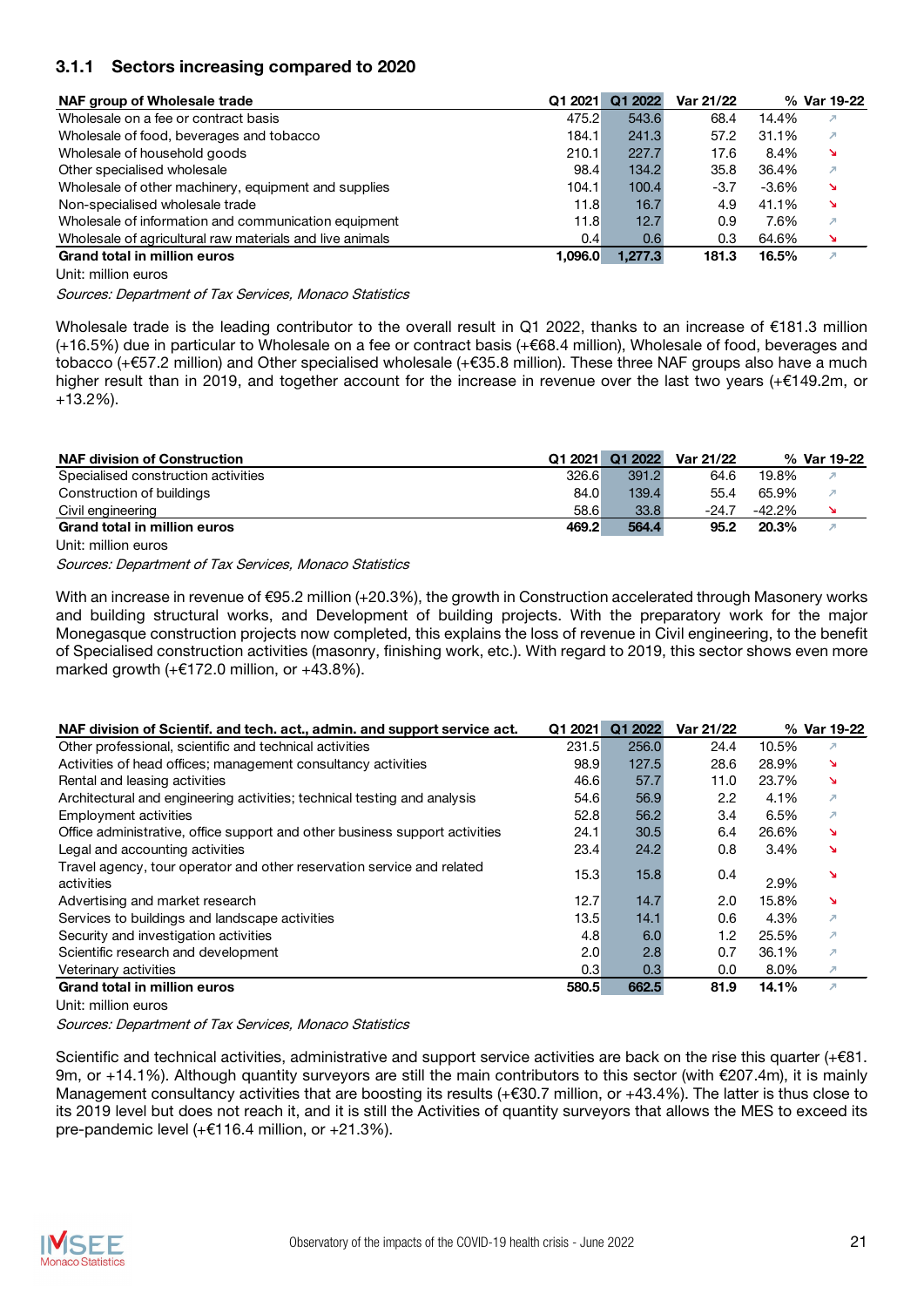| NAF division of Accommodation and food service activities |      | Q1 2021 Q1 2022 | Var 21/22 |       | % Var 19-22 |
|-----------------------------------------------------------|------|-----------------|-----------|-------|-------------|
| Accommodation                                             | 45.1 | 85.2            | 40.1      | 89.1% |             |
| Food and beverage service activities                      | 25.6 | 40.1            | 14.5      | 56.6% |             |
| <b>Grand total in million euros</b>                       | 70.7 | 125.3           | 54.6      | 77.3% |             |
| Unit: million euros                                       |      |                 |           |       |             |

Sources: Department of Tax Services, Monaco Statistics

Particularly affected by the health crisis, Accommodation and food service activities recovered drastically (+€54.6 million, i.e. +77.3%), but did not reach its 2019 level (€125.3 million compared to €161.7 million), mainly due to the result of Accommodation (-€35.3 million, i.e. -29.3%).

| NAF group of Retail trade                                                    | Q1 2021 | Q1 2022 | Var 21/22 |          | % Var 19-22 |
|------------------------------------------------------------------------------|---------|---------|-----------|----------|-------------|
| Retail sale of other goods in specialised stores                             | 164.5   | 179.5   | 15.0      | 9.1%     | л           |
| Sale of motor vehicles                                                       | 120.4   | 144.8   | 24.4      | 20.3%    | л           |
| Retail sale in non-specialised stores                                        | 44.0    | 41.6    | $-2.4$    | $-5.5%$  | л           |
| Retail trade not in stores, stalls or markets                                | 16.0    | 25.5    | 9.5       | 59.1%    | л           |
| Retail sale of information and communication equipment in specialised stores | 11.7    | 11.9    | 0.2       | 1.4%     | ж           |
| Retail sale of other household equipment in specialised stores               | 11.5    | 10.7    | $-0.7$    | $-6.4%$  | л           |
| Retail sale of food, beverages and tobacco in specialised stores             | 5.8     | 6.6     | 0.8       | 14.6%    | л           |
| Sale of motor vehicle parts and accessories                                  | 7.1     | 6.5     | -0.6      | $-7.9\%$ | ¥           |
| Retail sale of cultural and recreation goods in specialised stores           | 6.8     | 5.8     | $-1.0$    | $-14.1%$ | л           |
| Retail sale of automotive fuel in specialised stores                         | 3.8     | 4.7     | 1.0       | 25.3%    | ж           |
| Maintenance and repair of motor vehicles                                     | 2.1     | 2.2     | 0.1       | $3.0\%$  | л           |
| Retail sale via stalls and markets                                           | 1.7     | 1.2     | $-0.5$    | $-29.8%$ | л           |
| Sale, maintenance and repair of motorcycles and related parts and            | 1.1     | 0.8     | $-0.2$    |          | л           |
| accessories                                                                  |         |         |           | $-21.8%$ |             |
| <b>Grand total in million euros</b>                                          | 396.4   | 441.9   | 45.5      | 11.5%    | ж           |
| Unit: million euros                                                          |         |         |           |          |             |

Sources: Department of Tax Services, Monaco Statistics

Driven by the motor trade, jewellery shops and clothing shops, Retail Trade grew by €45.5 million (+11.5%) in the first quarter of 2022. It is also up significantly compared to 2019 (+€98.8 million, i.e. +28.8%) and, with the exception of the Sale of motor vehicle parts and accessories, the revenues of all its NAF groups are up compared to the same year.

| NAF group of Transportation and storage        | Q1 2021 | Q1 2022 | Var 21/22     |          | % Var 19-22 |
|------------------------------------------------|---------|---------|---------------|----------|-------------|
| Support activities for transportation          | 84.9    | 89.5    | 4.6           | 5.5%     | л           |
| Sea and coastal freight water transport        | 6.4     | 20.7    | 14.2          | 222.1%   |             |
| Sea and coastal passenger water transport      | 5.0     | 13.6    | 8.6           | 174.0%   | л           |
| Freight transport by road and removal services | 11.6    | 12.7    | $1.2^{\circ}$ | 10.0%    | л           |
| Other passenger land transport                 | 8.7     | 10.3    | 1.5           | 17.3%    | N.          |
| Passenger air transport                        | 4.5     | 4.5     | 0.0           | $-0.7\%$ | N.          |
| Other postal and courier activities            | 1.3     | 1.1     | $-0.2$        | $-12.1%$ | л           |
| Warehousing and storage                        | 0.4     | 0.3     | $-0.1$        | -17.7%   | ¥           |
| <b>Grand total in million euros</b>            | 122.8   | 152.7   | 29.9          | 24.4%    | л           |
| Unit: million euros                            |         |         |               |          |             |

Sources: Department of Tax Services, Monaco Statistics

After slight declines over the last two years, Transportation and storage results have improved (+€29.9 million, i.e. +24.4%), thanks in particular to Sea and coastal freight and passenger water transport, whose turnover increased threefold this quarter. This also enabled the sector to surpass its pre-crisis level by €22.9 million (+17.6%).

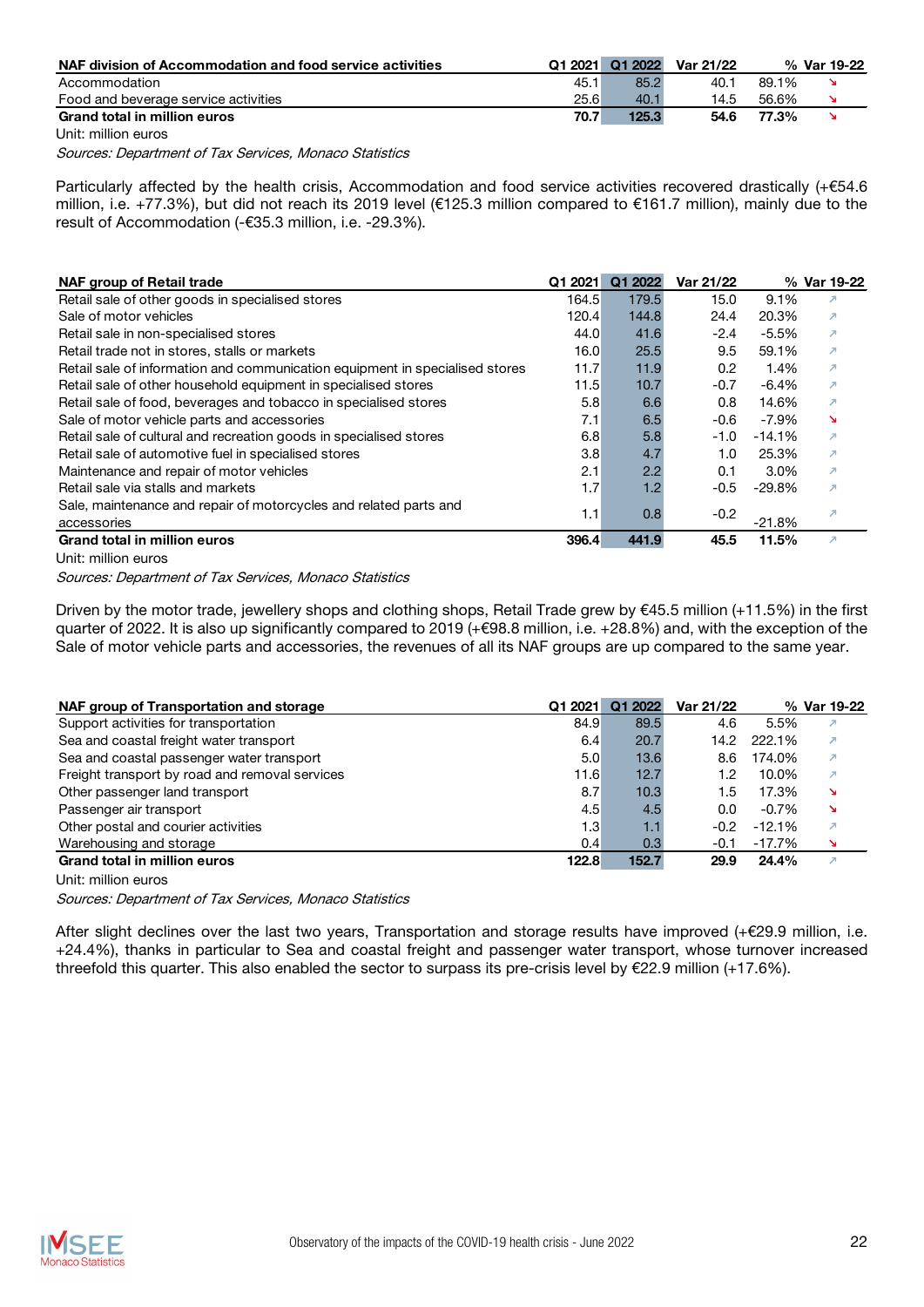| NAF division of Manuf., mining and quarrying, and others industries             | Q1 2021 | Q1 2022 | Var 21/22 |          | % Var 19-22 |
|---------------------------------------------------------------------------------|---------|---------|-----------|----------|-------------|
| Manufacture of rubber and plastic products                                      | 61.9    | 69.9    | 8.0       | 13.0%    | N.          |
| Manufacture of chemicals and chemical products                                  | 28.4    | 28.3    | $-0.1$    | $-0.4%$  | N.          |
| Electricity, gas, steam and air conditioning supply                             | 21.4    | 23.9    | 2.5       | 11.9%    | ж           |
| Manufacture of basic pharmaceutical products and pharmaceutical<br>preparations | 13.0    | 13.7    | 0.7       | 5.4%     | я           |
| Manufacture of wearing apparel                                                  | 15.7    | 11.6    | $-4.0$    | $-25.6%$ | N.          |
| Waste collection, treatment and disposal activities; materials recovery         | 7.8     | 10.0    | 2.2       | 27.6%    |             |
| Repair and installation of machinery and equipment                              | 6.9     | 10.0    | 3.1       | 45.1%    | я           |
| Manufacture of other non-metallic mineral products                              | 7.5     | 8.9     | 1.4       | 18.3%    |             |
| Other NAF divisions                                                             | 33.4    | 38.8    | 5.4       | 16.1%    | N.          |
| <b>Grand total in million euros</b>                                             | 195.9   | 215.1   | 19.2      | 9.8%     | ж           |
| Unit: million euros                                                             |         |         |           |          |             |

Sources: Department of Tax Services, Monaco Statistics

The growth of the Manufacture of rubber and plastic products supports the industrial sector this quarter (+€19.2 million, or +9.8%). However, the increase compared to 2019 is much less pronounced (+€1.8 million, or +0.8%).

| NAF division of Other service activities                   | Q1 2021 | Q1 2022 | Var 21/22 |           | % Var 19-22 |
|------------------------------------------------------------|---------|---------|-----------|-----------|-------------|
| Sports activities and amusement and recreation activities  | 62.8    | 73.4    | 10.6      | 16.9%     | л.          |
| Gambling and betting activities                            | 37.3    | 38.8    | 1.5       | 4.0%      | ↘           |
| Creative, arts and entertainment activities                | 27.4    | 29.4    | 2.0       | 7.4%      | `           |
| Other personal service activities                          | 10.1    | 13.4    | 3.3       | 32.8%     | л           |
| Activities of membership organisations                     | 8.8     | 6.2     | $-2.6$    | $-29.6\%$ | л.          |
| Repair of computers and personal and household goods       | 1.3     | 1.3     | 0.0       | $0.8\%$   | л           |
| Libraries, archives, museums and other cultural activities | 0.6     | 0.5     | $-0.1$    | $-11.7%$  | ¥.          |
| <b>Grand total in million euros</b>                        | 148.2   | 162.9   | 14.8      | $10.0\%$  | л           |
| Unit: million euros                                        |         |         |           |           |             |

Sources: Department of Tax Services, Monaco Statistics

Led in particular by Sports activities and amusement and recreation activities, revenue from Other service activities grew more modestly (+€14.8 million, or +10.0%). However, this is enough for this MES to recover and outperform its 2019 result (+€3.7 million, or +2.4%).

| NAF code of Real Estate activities                                               | Q1 2021 | Q1 2022 | Var 21/22 |           | % Var 19-22 |
|----------------------------------------------------------------------------------|---------|---------|-----------|-----------|-------------|
| Buying and selling of own real estate                                            | 50.5    | 70.8    | 20.3      | 40.2%     | ж           |
| Letting of land and other own property                                           | 46.3    | 43.4    | $-2.9$    | $-6.3\%$  | N.          |
| Real estate agencies                                                             | 32.3    | 42.8    | 10.6      | 32.8%     | N.          |
| Letting of dwellings                                                             | 13.2    | 3.9     | $-9.3$    | $-70.8\%$ | `           |
| Management of residential building and other real estate on a fee or contract ba | 7.6     | 2.6     | $-5.1$    | $-66.6\%$ | л           |
| Juridical arrangement of immovable property management                           | 0.2     | 0.2     | 0.0       | 5.4%      | `           |
| <b>Grand total in million euros</b>                                              | 150.1   | 163.6   | 13.5      | $9.0\%$   | N.          |
| Unit: million euros                                                              |         |         |           |           |             |

Sources: Department of Tax Services, Monaco Statistics

The same applies to Real Estate activities (+€13.5 million, or +9.0%), but it remains well below its 2019 revenue (€201.9 million) due in particular to the Letting of land and other own property (-€33.5 million, or -43.6%).

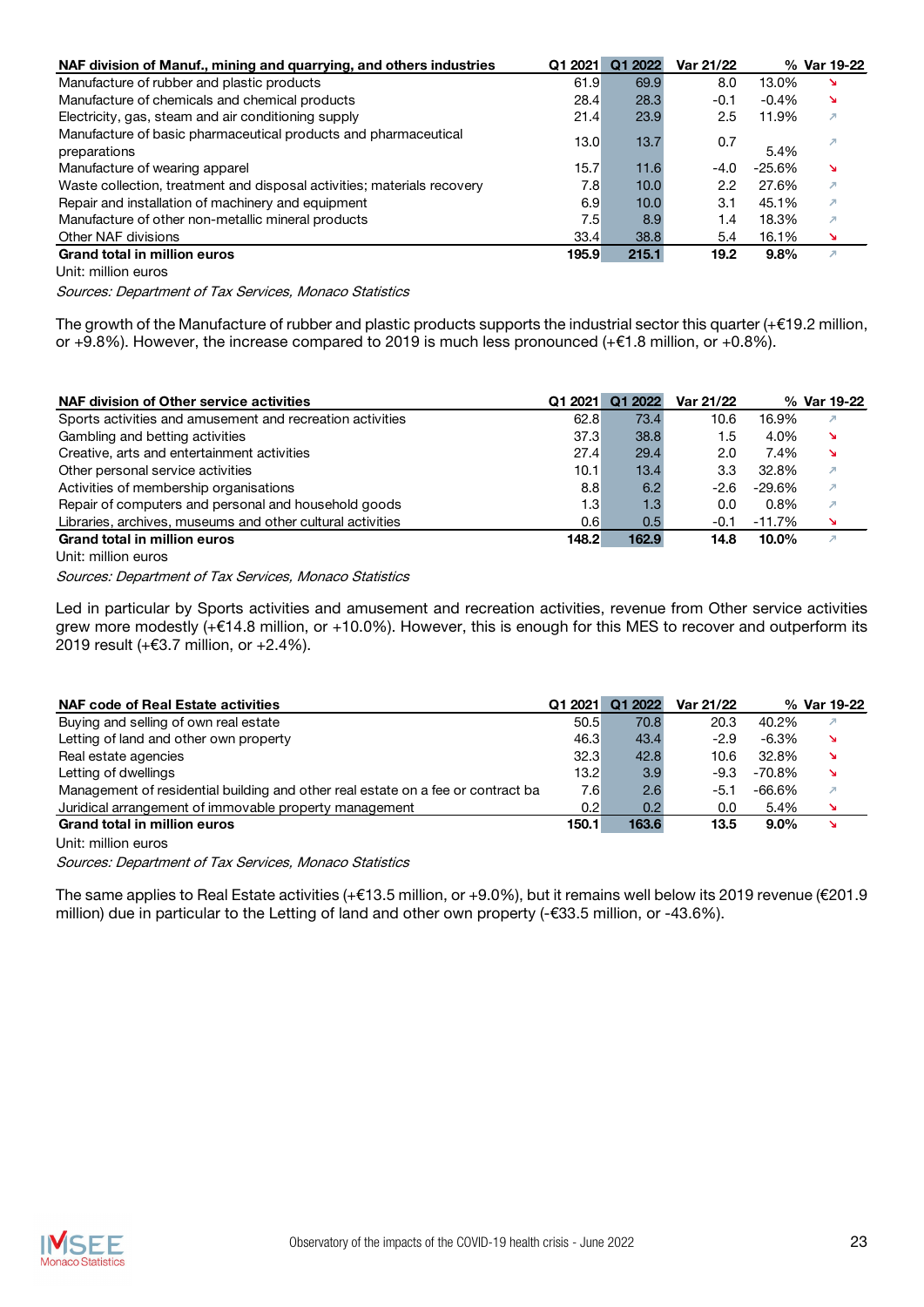# 3.1.2 Sectors decreasing compared to 2020

| NAF division of Information and communication                                                                 | Q1 2021 | Q1 2022 | Var 21/22 |           | % Var 19-22              |
|---------------------------------------------------------------------------------------------------------------|---------|---------|-----------|-----------|--------------------------|
| Telecommunications                                                                                            | 57.3    | 60.8    | 3.5       | 6.2%      | л                        |
| Motion picture, video and television programme production, sound recording<br>and music publishing activities | 54.1    | 55.0    | 0.9       | 1.7%      | л                        |
| Computer programming, consultancy and related activities                                                      | 40.8    | 40.0    | $-0.8$    | $-2.0\%$  | ж                        |
| Publishing activities                                                                                         | 13.8    | 10.1    | $-3.7$    | $-26.8\%$ | ↘                        |
| Information service activities                                                                                | 3.8     | 2.5     | $-1.3$    | $-33.7\%$ | N                        |
| Programming and broadcasting activities                                                                       | 1.3     | 1.4     | 0.2       | 13.5%     | ¥                        |
| <b>Grand total in million euros</b>                                                                           | 171.0   | 169.9   | $-1.2$    | $-0.7%$   | $\overline{\mathcal{B}}$ |
| Unit: million euros                                                                                           |         |         |           |           |                          |

Sources: Department of Tax Services, Monaco Statistics

Only two MES are down this quarter. Information and communication saw its result fall by  $\epsilon$ 1.2 million, but it exceeded its pre-pandemic level by 11.9% thanks to Hardware and software consultancy and Computer programming activities.

| NAF division of Public admin., educ., human health and social work act. | Q1 2021 | Q1 2022 | Var 21/22 |           | % Var 19-22 |
|-------------------------------------------------------------------------|---------|---------|-----------|-----------|-------------|
| Human health activities                                                 | 19.5    | 21.4    | 1.9       | 9.5%      |             |
| Education                                                               | 2.9     | 2.7     | $-0.2$    | $-6.3\%$  |             |
| Social work activities without accommodation                            | 1.7     | 1.3     | $-0.4$    | $-24.9\%$ |             |
| Residential care activities                                             | 0.4     | 0.4     | $0.0\,$   | -4.4%     |             |
| Public administration and defence; compulsory social security           | 2.6     | 0.0     | $-2.6$    | $-99.7\%$ |             |
| <b>Grand total in million euros</b>                                     | 27.1    | 25.7    | $-1.4$    | $-5.1\%$  | ↘           |
| Unit: million euros                                                     |         |         |           |           |             |

Sources: Department of Tax Services, Monaco Statistics

In contrast, Public administration, education, human health and social work activities (-€1.4 million) remains below its 2019 result.

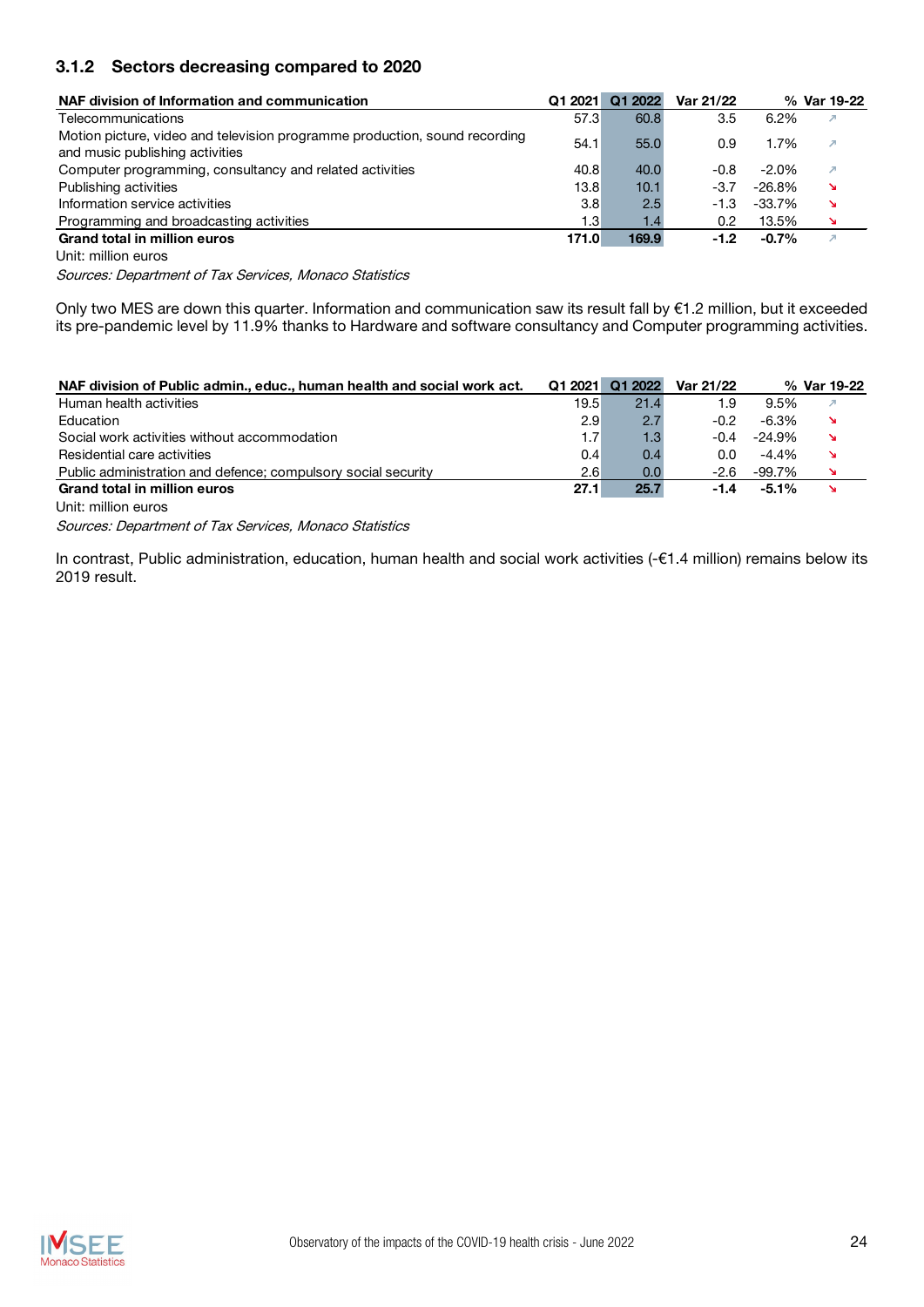# <span id="page-24-0"></span>3.2 Creations and strike-offs establishments

# 3.2.1 Establishments created

In the first quarter of 2022, the number of new establishments fell sharply compared to the previous year (170 compared to 215, i.e. -20.9%).



Figure 26. Number of monthly creations in 2021 and 2022

Sources: Business Development Agency, Monaco Statistics

Between 2021 and 2022, the month of January records practically the same number of new establishments (57 and 56 respectively). In the two following months, the number of new establishments falls, with 19 fewer being created in February and 25 fewer in March than in the previous year. Overall, 45 fewer establishments were created compared to the same period in 2021.

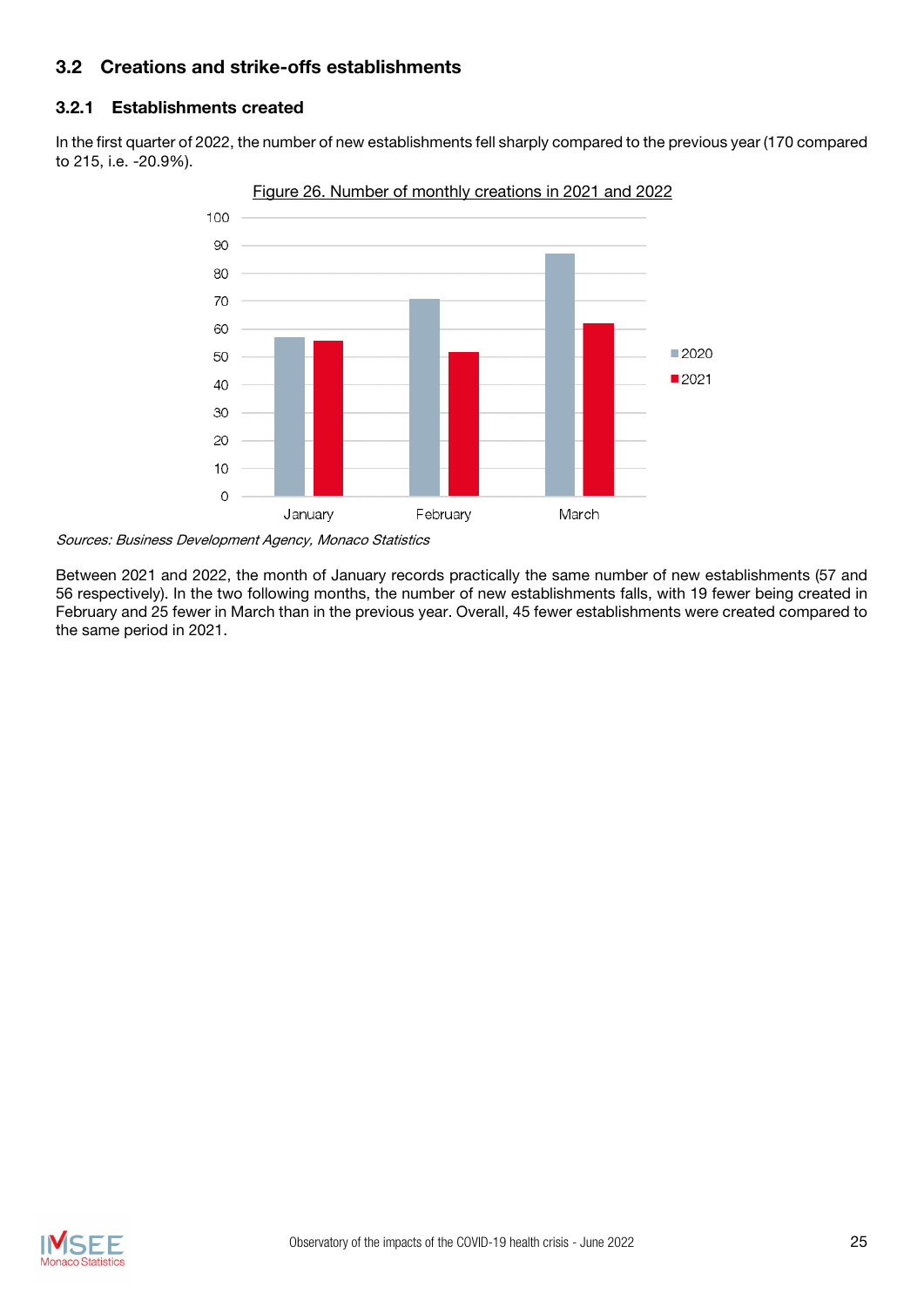# 3.2.2 Business started by Major Economic Sector (MES)



# Figure 27. Cumulative number of new establishments per MES in Q1 2021 and 2022

Sources: Business Development Agency, Monaco Statistics

In the first quarter, two MES accounted for more than half of the establishments created: Scientific and technical activities, administrative and support services (40%) and Other service activities (18.8%), i.e. a total of 100 establishments created in these GSAs out of 170 in total.

Although Scientific and technical activities, administrative and support services account for the highest number of new establishments in relation to all MES, it is also the sector that has lost the most establishments compared to the previous year (-17 creations). It is followed by Wholesale trade (-15) and Health and social work administration (-13). Financial and insurance activities and Manufacturing, mining and quarrying are stable, with the same number of establishments created compared to 2021. Finally, the sector showing the greatest differential in creations is Real estate activities (+6) after having been heavily impacted last year.

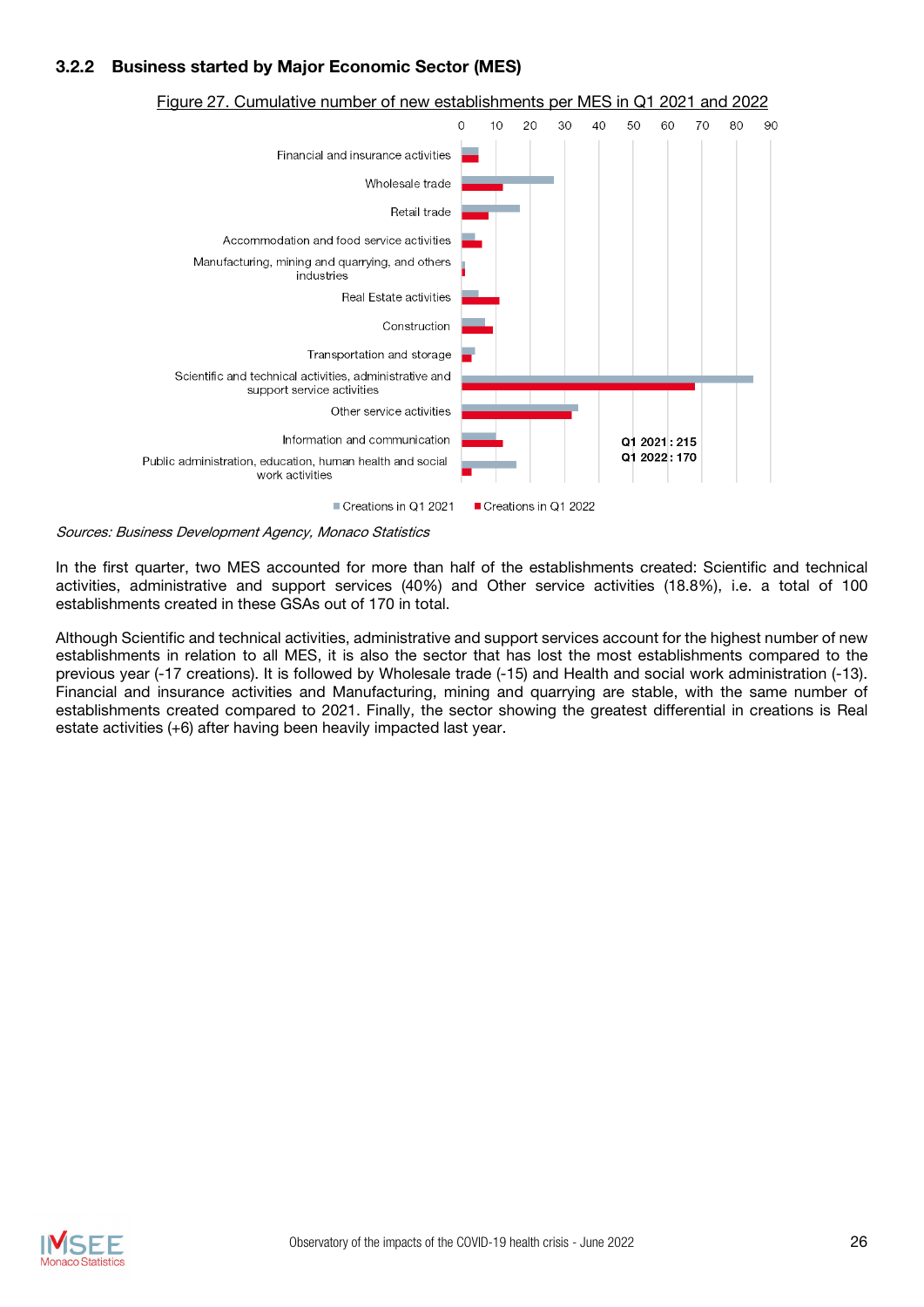## 3.2.3 Permanent closure of establishments

The number of permanent deregistrations increased slightly this quarter compared to last year (133 against 126, i.e. +5.6%).



Figure 28. Number of monthly deregistrations in 2021 and 2022

Sources: Business Development Agency, Monaco Statistics

In the first quarter, 133 establishments were permanently deregistered. January and February each had 3 more deregistrations than in the previous year. March was at the same level as 2021 with 1 more deregistration. Overall, 7 more establishments were deregistered compared to the same period in 2021.

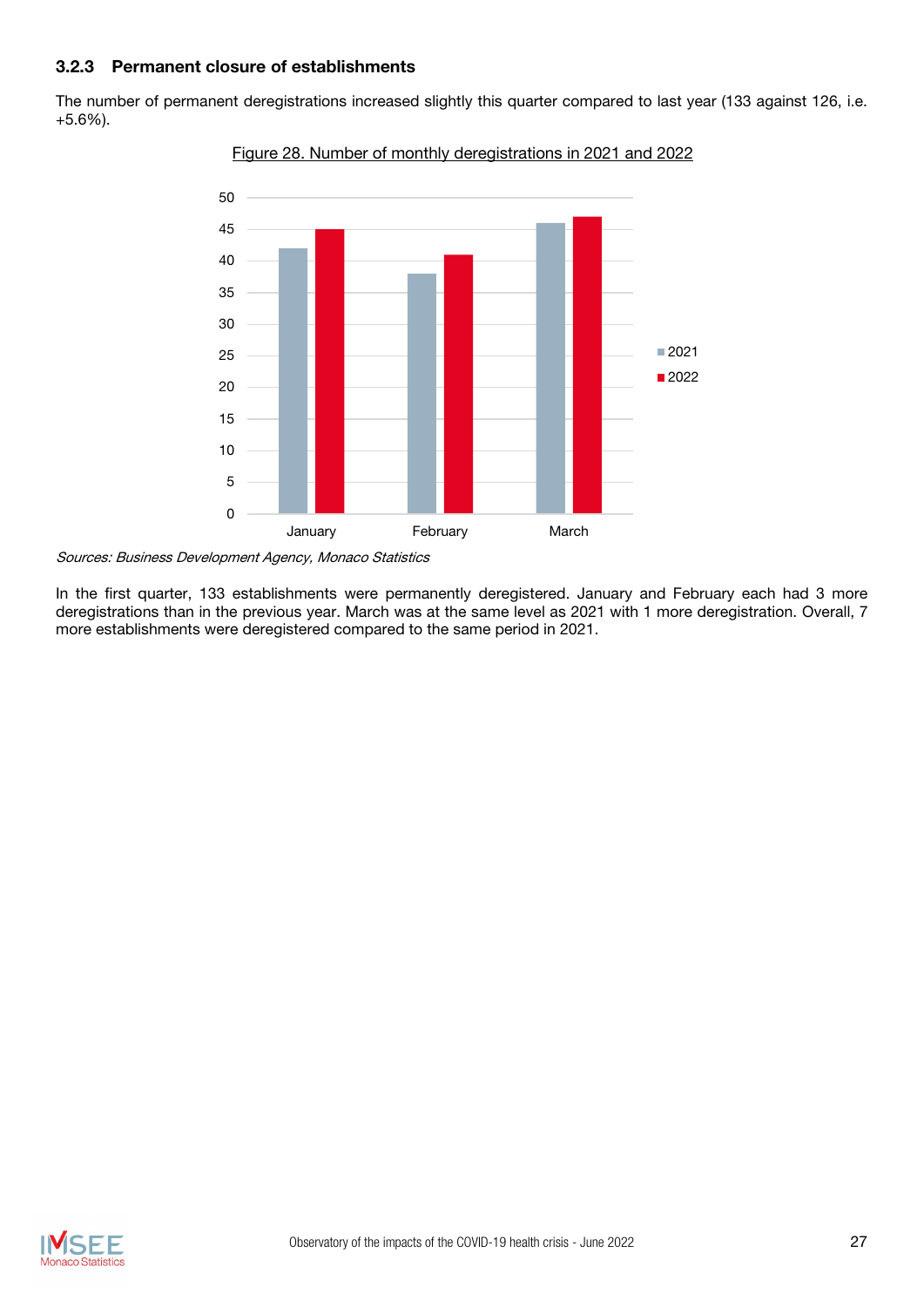# 3.2.4 Permanent closures of establishments by MES



# Figure 29. Cumulative number of establishment strike-off by MES in Q1 2021 and 2022

Sources: Business Development Agency, Monaco Statistics

Three sectors account for 60.2% of the delistings: Scientific and technical activities, administrative and support services (25.6%), Wholesale trade (21.1%) and Other services (13.5%), i.e. 80 establishments delisted in these MES.

Wholesale trade and Other services account for the most delistings in the first quarter of 2022 compared to the same period in 2021, with +9 delistings each. In contrast, 4 out of 12 MES have seen fewer deregistrations in 2022: Real estate activities (-10) followed by Construction (-5), Scientific and technical activities, administrative and support services (-4) and Financial and insurance activities (-3).

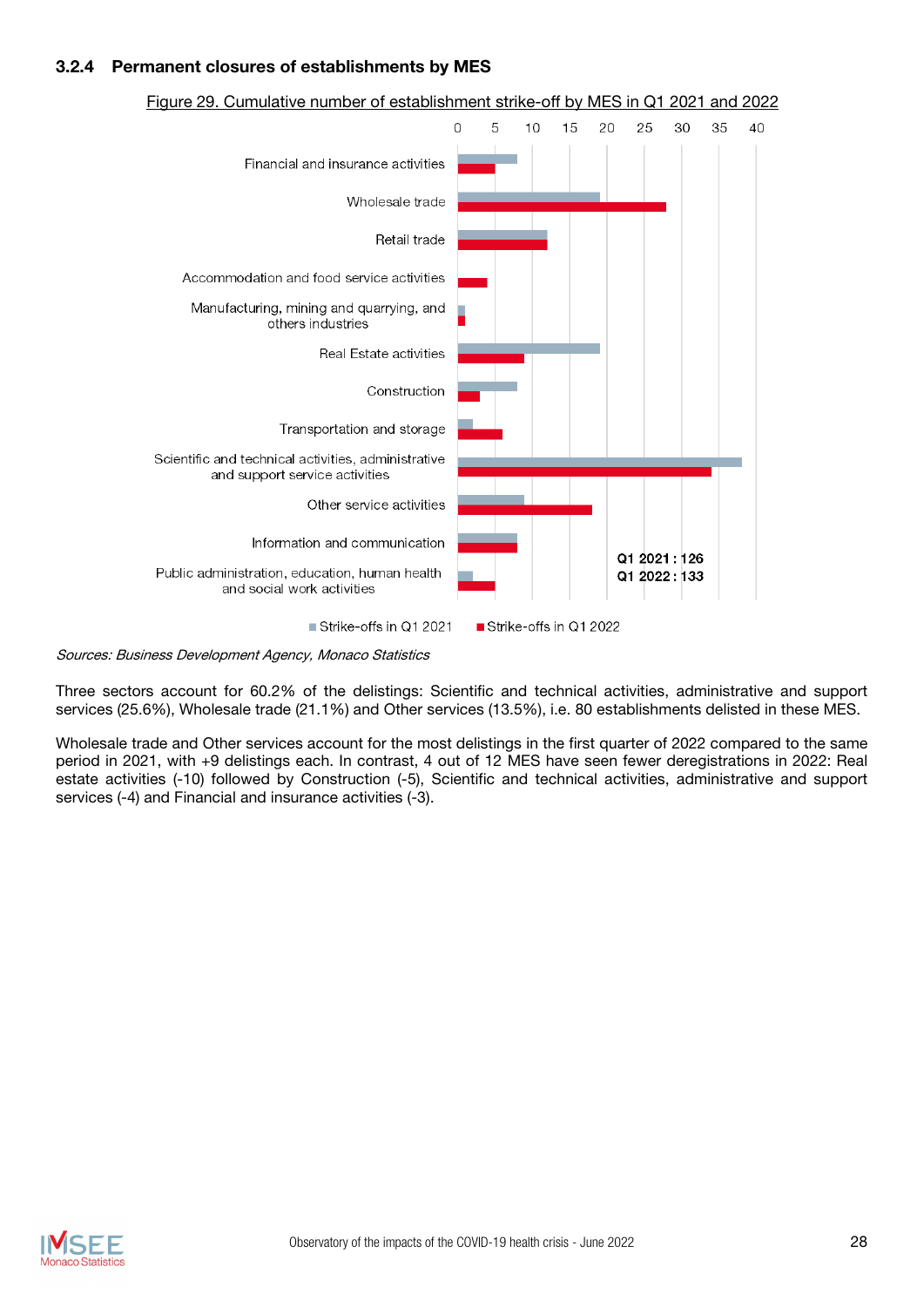## 3.2.5 Balance (business started minus permanent closures)

|                                                                                    |     | Creations in Q1 2022 Strike-offs in Q1 2022 Balance |       |
|------------------------------------------------------------------------------------|-----|-----------------------------------------------------|-------|
| Financial and insurance activities                                                 |     |                                                     |       |
| Wholesale trade                                                                    | 12  | 28                                                  | $-16$ |
| Retail trade                                                                       | 8   | 12                                                  |       |
| Accommodation and food service activities                                          | h   |                                                     |       |
| Manufacturing, mining and quarrying, and others industries                         |     |                                                     |       |
| Real Estate activities                                                             |     | 9                                                   |       |
| Construction                                                                       |     |                                                     |       |
| Transportation and storage                                                         |     | 6                                                   | -3    |
| Scientific and technical activities, administrative and support service activities | 68  | 34                                                  | 34    |
| Other service activities                                                           | 32  | 18                                                  | 14    |
| Information and communication                                                      | 12  | 8                                                   |       |
| Public administration, education, human health and social work activities          | 3   |                                                     |       |
| Total                                                                              | 170 | 133                                                 | 37    |
|                                                                                    |     |                                                     |       |

#### Table 7. Balance creation strike-off in the first quarter of 2022

Sources: Business Development Agency, Monaco Statistics

The balance of creations - permanent deletions goes from +89 the previous year to +37 in 1Q 2022. The balance is +34 in Scientific and technical activities, administrative and support services, +14 in Other service activities and +6 in Construction. On the other hand, it is negative in 4 MES: Wholesale Trade (-16), Retail Trade (-4), Transport & Storage (-3) and Administration, Education, Health & Social work (-2).

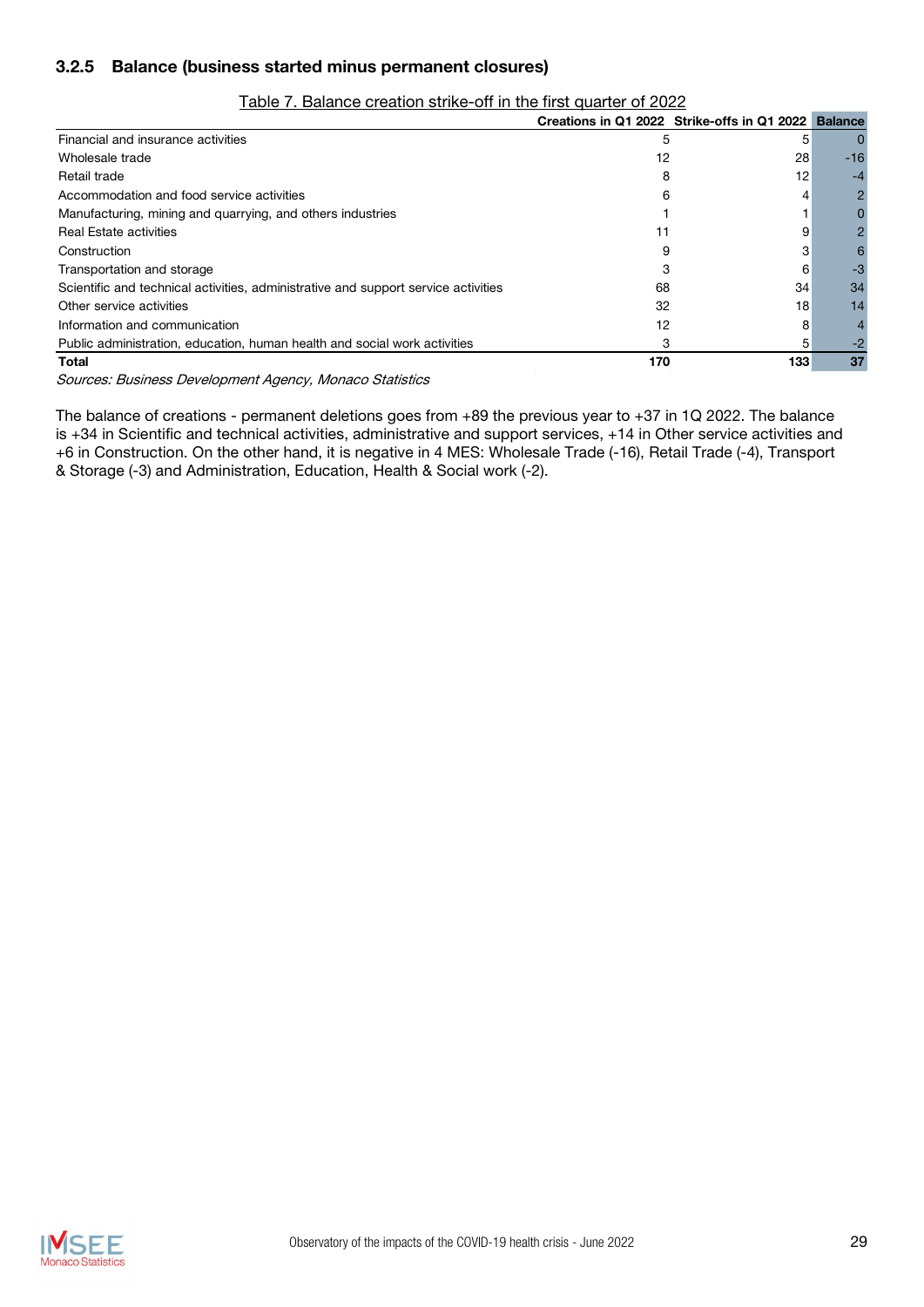# <span id="page-29-0"></span>3.3 Hospitality

Tourism indicators are on the rise in 2022, although they remain significantly lower than in the same period in 2019.



Figure 30. Monthly change in occupancy (all hotels) between 2019 and 2022

Note: year-round residents of hotels in the Principality are not included in the monthly statistics. Sources: Tourist and Convention Authority, Monaco Statistics

In the first quarter of 2022, the monthly occupancy rate rises compared to the same period in the previous year. Moreover, although the occupancy rate is on the rise, it has not returned to its 2019 level. In January and February, it is almost 30% and reaches 45% in March, which is three times higher than in the same period in 2021.

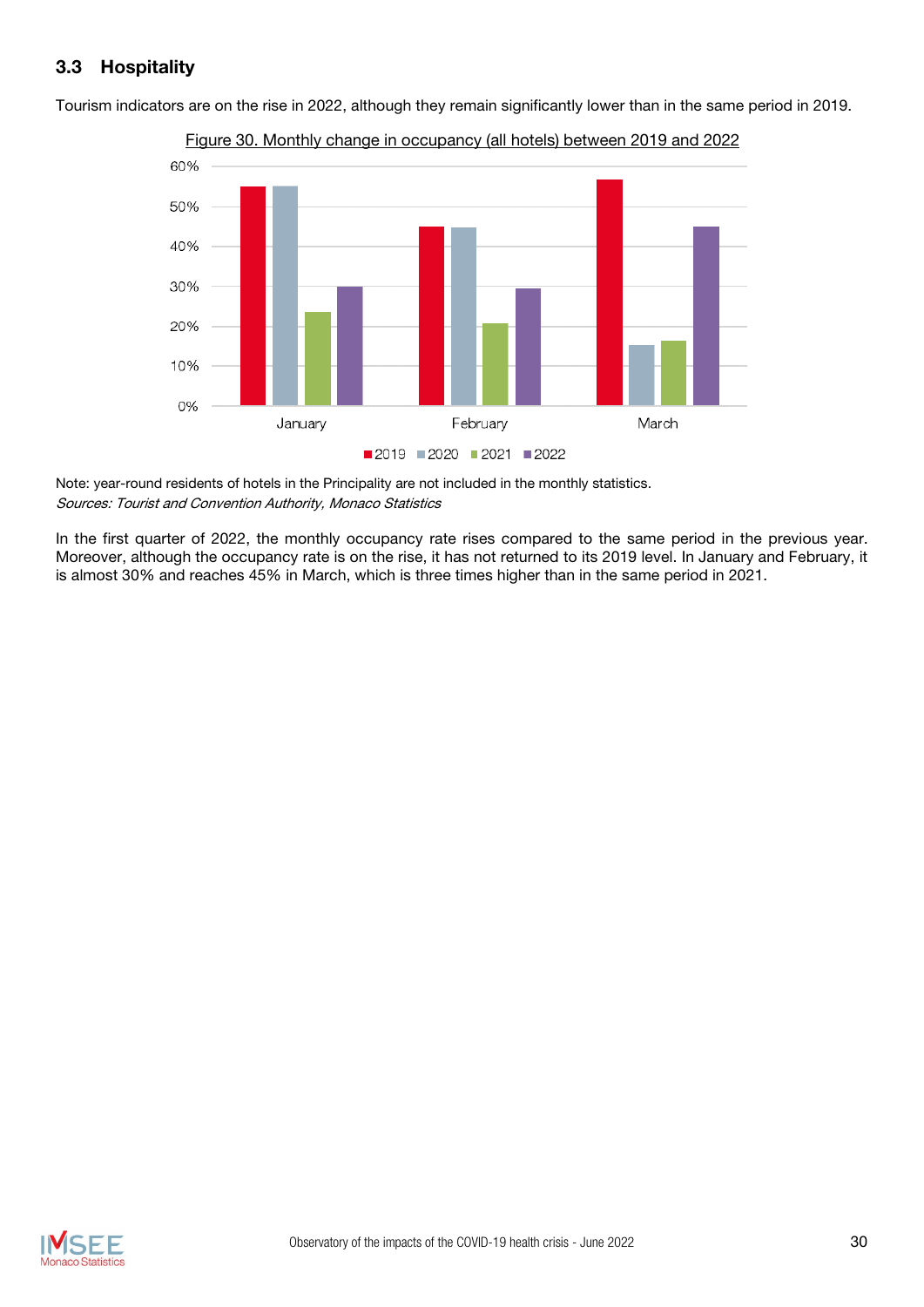| Table 8. Change in hotel occupancy since 2019 |       |       |       |          |  |  |
|-----------------------------------------------|-------|-------|-------|----------|--|--|
|                                               | 2019  | 2020  | 2021  | 2022     |  |  |
| Change in hotel occupancy Q1                  | 52,5% | 38.2% | 20.2% | $35.0\%$ |  |  |

Sources: Tourist and Convention Authority, Monaco Statistics

Overall, for all hotel categories combined, the occupancy rate in the first quarter of 2019 was 52.5%. In 2020, it is 38.2% and collapses in 2021 to 20%. In 2022, the occupancy rate is on the rise and almost reaches the level of the first quarter of 2020 (35%).



#### Sources: Tourist and Convention Authority, Monaco Statistics

In the first quarter of 2019, the hotel occupancy rate by category is relatively high (between 42% and 60%). In the same period in 2020, the occupancy rate does not reach 40% for all categories. In 2021, 2 and 3 star hotels have the highest occupancy rate in the first quarter (30.9%) while 4 and 5 star hotels do not exceed 20%.

Finally, in 1Q 2022, the occupancy rate is up in all categories. It is 43.2% for 2 and 3 star accommodation, almost 32% for 4 star accommodation and 35.6% for 5 star accommodation.

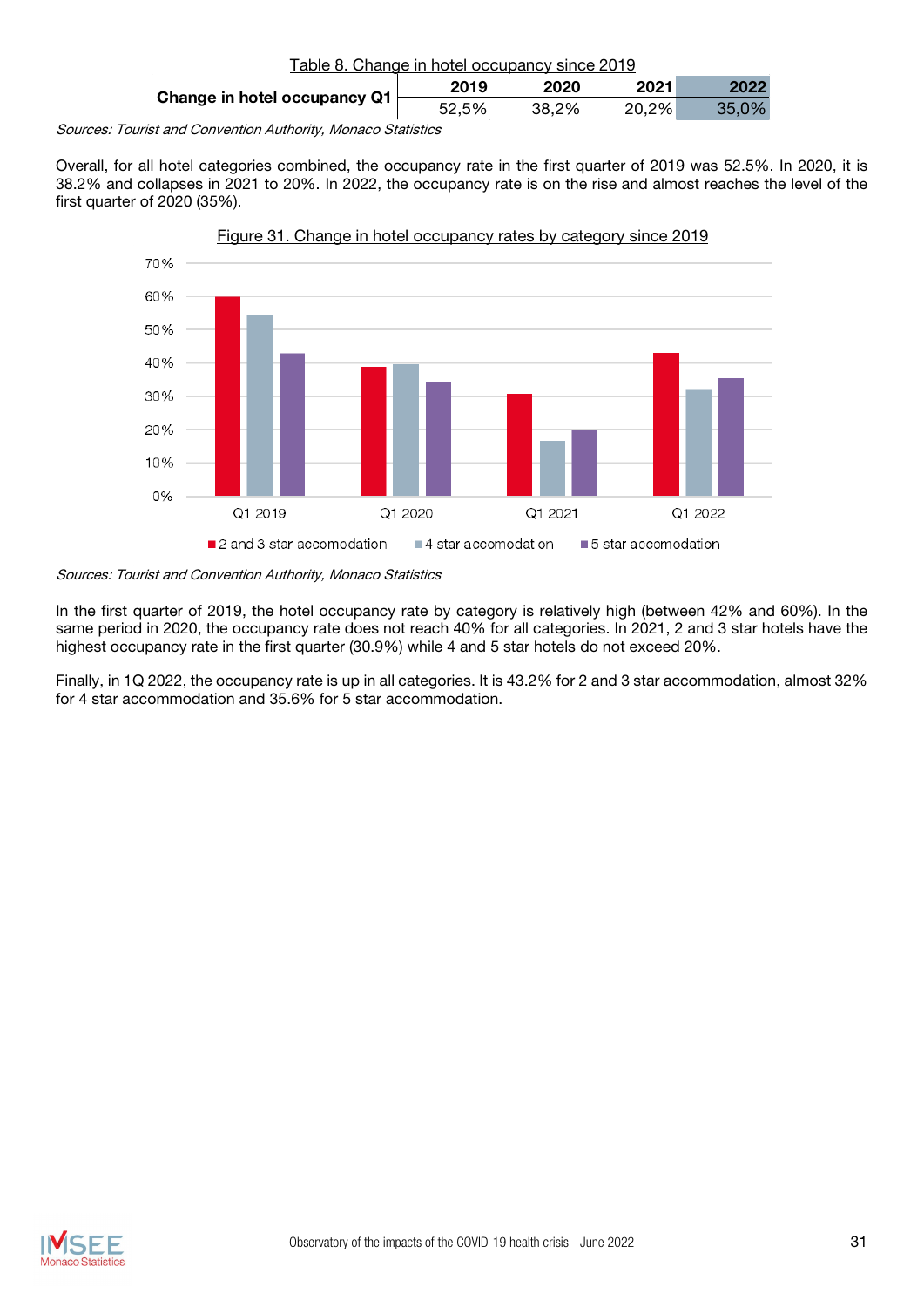# <span id="page-31-0"></span>4 Employment

# <span id="page-31-1"></span>4.1 Use of the Total Temporary Layoff measure (CTTR)

Introduced in March 2020 to address the economic and employment consequences of the health crisis, the Total Temporary Layoff (CTTR) measure has been extended until 31 March 2022. However, since 1 November 2020, only activities under strong pressure or pressure due to the loss of patronage or the suppression of events are eligible for the CTTR, and provided that the employer has not decided to close its establishment. The end of the measure has been announced for 31 March 2022.





Interpretation: in April 2020, 21,777 employees were covered by the CTTR measure (partial or total); of these, 2.8% were domestic workers.

Sources: Caisses Sociales de Monaco, Monaco Statistics

The CTTR, which involved up to more than 21,000 employees in 2020, was used less and less in the following months. In March 2022, two years after its implementation, only a little more than 200 people remain concerned by this measure (0.4% of the total salaried population), of whom about twenty are totally unemployed (zero hours worked).

#### Table 1. Number of employers and employees affected by CTTR (partial or total) by MES in March 2022

|                                                                         | Number of<br>employers | Number of<br>employees |
|-------------------------------------------------------------------------|------------------------|------------------------|
| Accommodation and food service activities                               | 13                     | 107                    |
| Scientific and technical activities, administrative and support service |                        |                        |
| act.                                                                    | 16                     | 33                     |
| Transportation and storage                                              | <10                    | 25                     |
| Retail trade                                                            | <10                    | $<$ 25                 |
| Other service activities                                                | <10                    | $<$ 25                 |
| Wholesale trade                                                         | <10                    | $<$ 25                 |
| Information and communication                                           | <10                    | $<$ 25                 |
| Public administration, education, human health and social work          |                        |                        |
| activities                                                              | <10                    | $<$ 25                 |
| Manufacturing, mining and quarrying, and others industries              | <10                    | $<$ 25                 |
| TOTAL                                                                   | 55                     | 238                    |

Interpretation: in March 2022, 13 employers and 107 employees were concerned by the CTTR measure (partial or total) in the GSA Accommodation and Food Services.

Sources: Caisses Sociales de Monaco, Monaco Statistics

Accommodation and food service activities is the sector with the most employees on CTTR (partial or total), at the end of the first quarter of 2022, with over 100 people. At the same time, Scientific and technical activities, administrative and support service activities has the highest number of employers using this measure (this MES is also one of the sectors with the most employers overall).

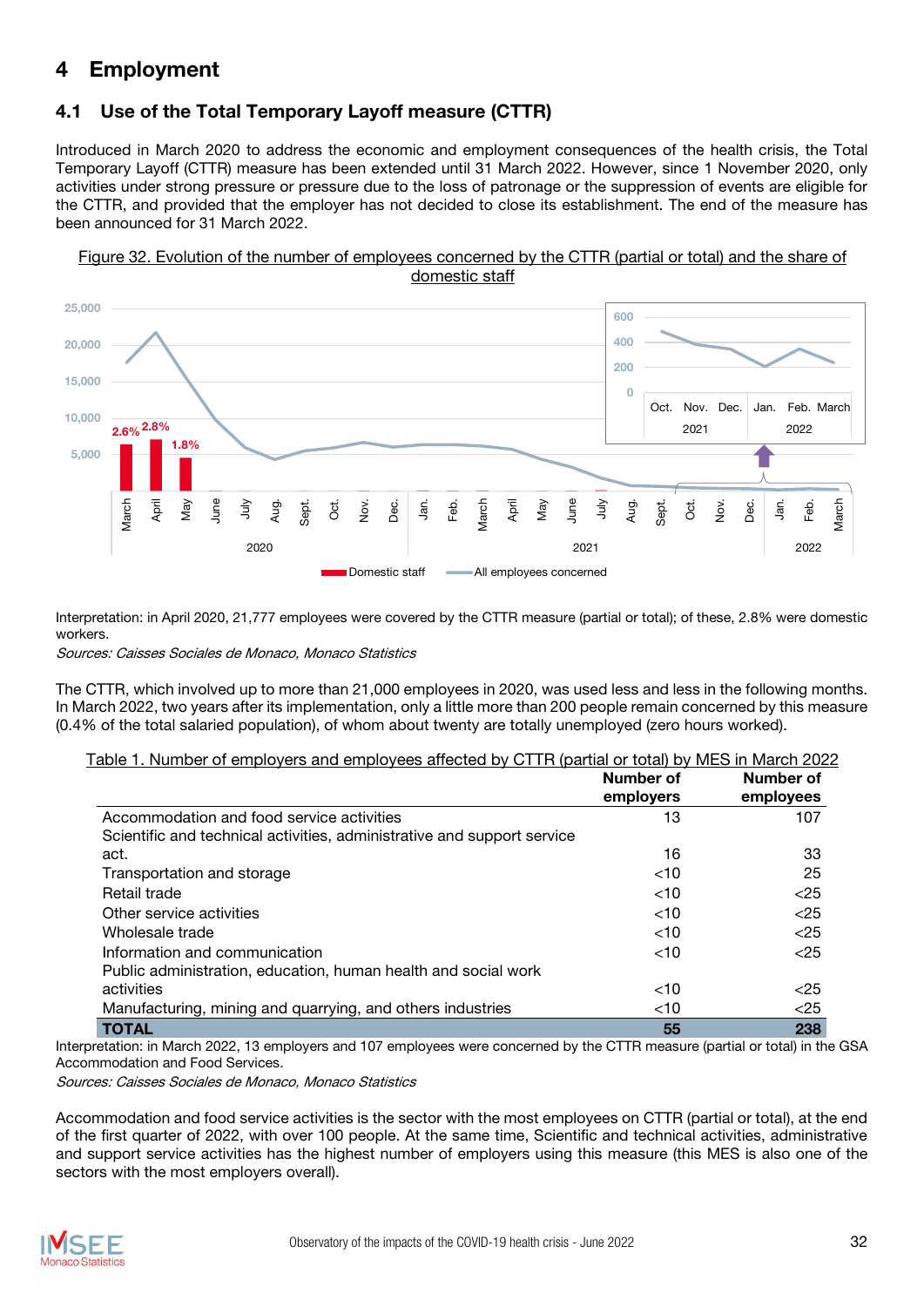CTTR applications (whether full or partial unemployment) were granted for 2,946 private sector employers over the period March 2020 to March 2022.



Figure 33. Distribution of CTTR applications (partial or total) granted over the period March 2020 – March 2022 by MES



Interpretation: of all employers whose CTTR application has been granted, 27.5% are in Other service activities; of all employees placed on CTTR over the period, 10.6% are in this MES.

Sources: Caisses Sociales de Monaco, Monaco Statistics

With 810 applications, of which 520 were for employers of domestic staff alone, the Other service activities sector had the highest number of employers who made use of the CTTR over the period from March 2020 to March 2022 (i.e. 27.5% of all applications). In terms of the number of employees affected by the measure since its inception, Accommodation and food service activities leads with 42.4% of all applications granted for employees in this sector. Furthermore, this MES is the one that has made the most use of the measure in proportion (around 9 out of 10 employers in the sector).

Public administration, education, human health and social work activities and Financial and insurance activities are the sectors that have made the least use of the CTTR measure over the whole period.

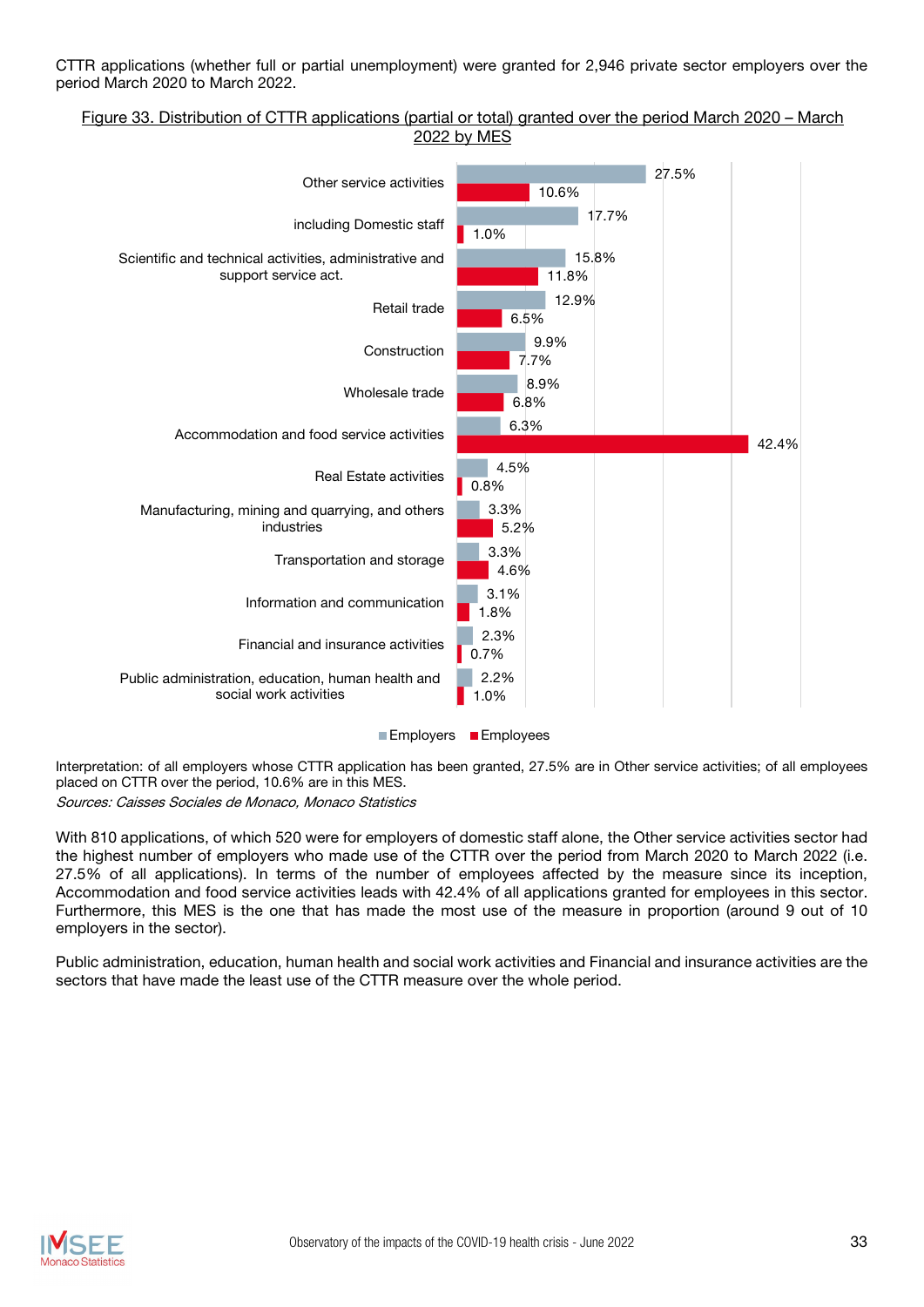# <span id="page-33-0"></span>4.2 Evolution of private sector employment<sup>[12](#page-33-1)</sup>

## 4.2.1 Employment

In the following analyses, the notion of "active" jobs is used to distinguish, within total employment, the jobs held by employees who are temporarily unemployed. Thus, active jobs correspond to those for which there is at least one hour worked during the month in question.

The total number of jobs includes all jobs, including those on CTTR (whether partial or total), in order to visualise the deadweight loss of jobs over the period.



Interpretation: in April 2020, the private sector has 48,234 jobs, of which 38,808 are considered 'active' (at least one hour worked). Sources: Caisses Sociales de Monaco, Monaco Statistics

Due to the measures in place in 2020, notably lockdown, the results for 2021 and the previous year must be compared with caution.

At the end of 2021 and after almost two years of pandemic, the number of active jobs exceeds its pre-crisis level for the first time, reaching almost 57,000 in December. This represents an increase of 128 jobs compared to the end of the fourth quarter of 2019 and over 2,000 compared to 2020. This improvement is confirmed in the first quarter of 2022 with almost 56,800 jobs (up 10.5% compared to a year earlier).

At the same time, the CTTR scheme, which is due to end on 31 March 2022, only concerned around twenty jobs in total unemployment (zero hours worked) at the end of the first quarter, compared with almost 800 at the same time the previous year.

<span id="page-33-1"></span><sup>&</sup>lt;sup>12</sup> The statistics relating to private sector employment are taken from the data provided to Monaco Statistics by the Caisses Sociales de Monaco.

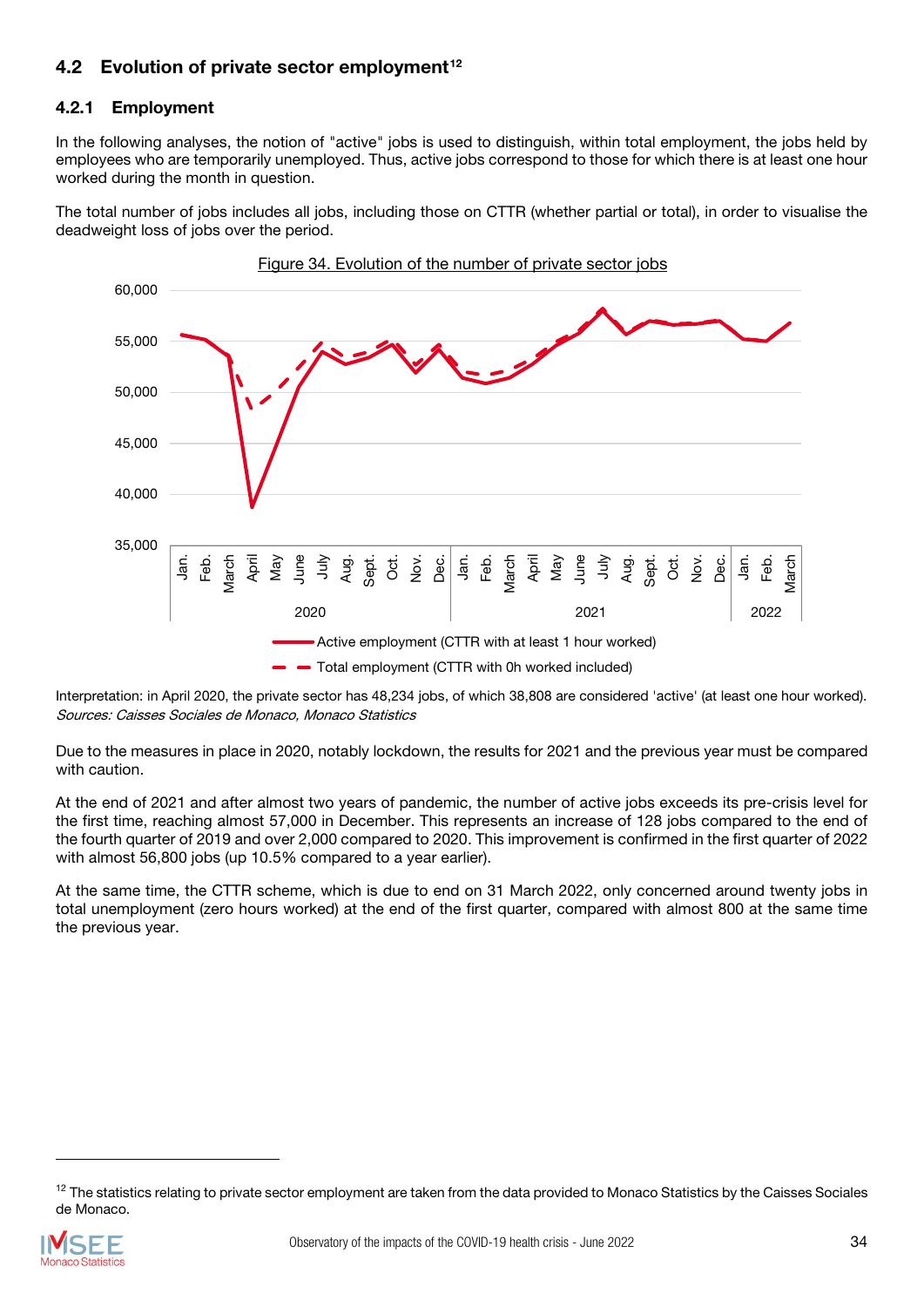

Interpretation: in April 2020, the variation between the number of monthly jobs actually active (excluding CTTR) is -31% compared to April of the previous year (red bar); for the same period, the variation between the total number of jobs (including CTTR) is -15% (hatched bar).

Sources: Caisses Sociales de Monaco, Monaco Statistics

Here again, the 2020 and 2021 results should be compared with caution given the very different economic conditions. After very high rates of change in the number of jobs between the months of April-May 2020 and 2021, logically observed due to the health crisis in the spring of 2020, in the second half of the year the rates of change compared to 2020 oscillate between 4 and 10%. By the end of the first quarter of 2022, there is an overall 10% increase in employment compared to March 2021.

# 4.2.2 Total CTTR jobs (zero hours worked)

At the end of the quarter, some 20 jobs are fully supported by the CTTR (zero hours worked in the month).

#### Figure 36. Distribution of CTTR jobs with zero hours worked in December 2021 by GSA



Interpretation: 52% of total CTTR jobs (0 hours worked) are in the Accommodation and food service activities MES in March 2022. Sources: Caisses Sociales de Monaco, Monaco Statistics

More than half of all unemployed jobs are in Accommodation and food service activities in March 2022. This is followed by Scientific and technical activities, administrative and support service activities at 20%. At the same time, only six out of twelve MES are still affected by total CTTR.

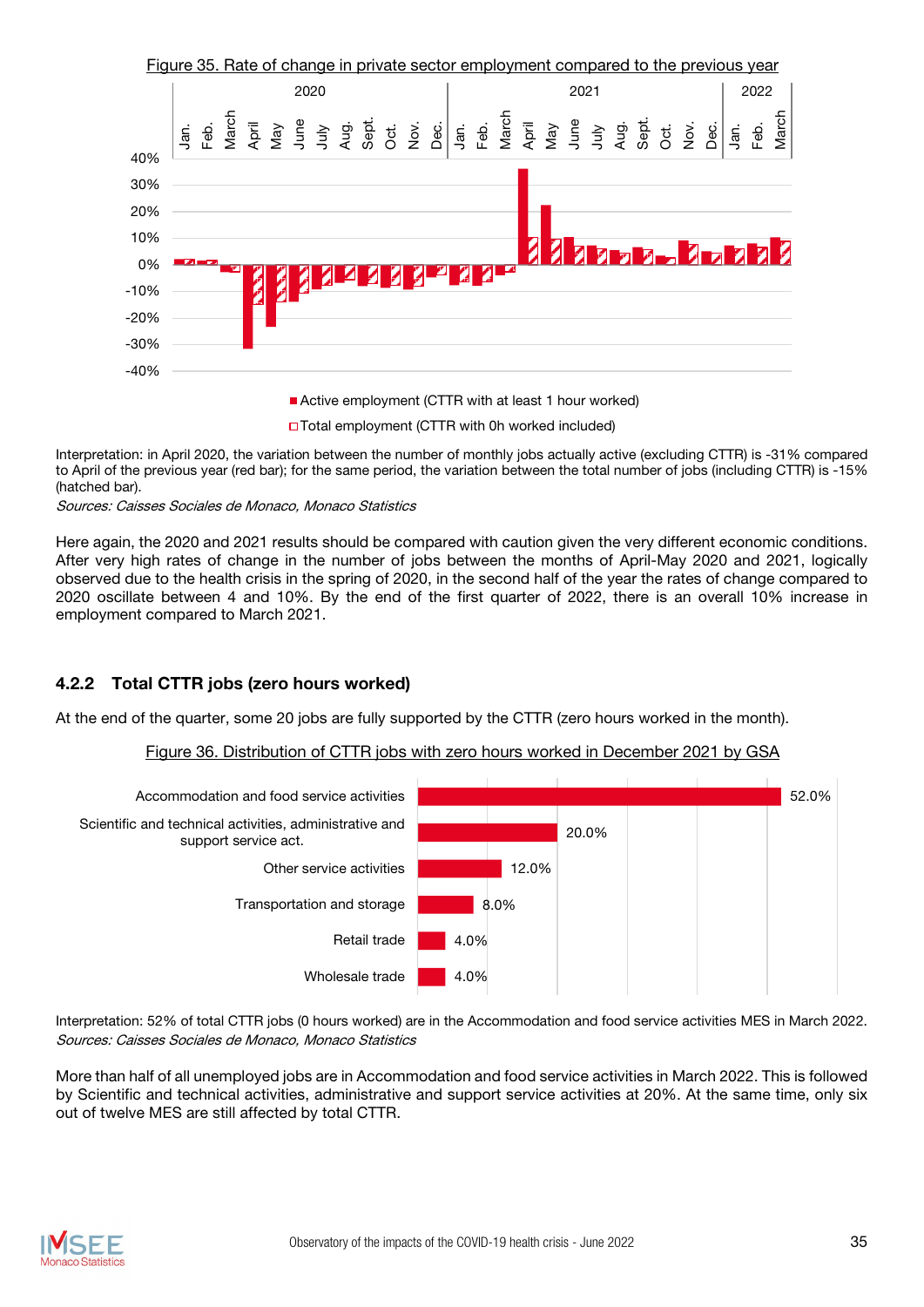# 4.2.3 Hours worked

The comparison of hours worked in the private sector between 2020 and 2021 must again be done taking into account the different economic and health situations.





#### Unit: million hours

Interpretation: in March 2022, the number of hours worked is 7.9 million, compared to 7 million in March 2021 (i.e. a change of +13% between the months of the two years).

Sources: Caisses Sociales de Monaco, Monaco Statistics

The monthly volume of hours worked increased from March 2021 onwards, exceeding 7 million each subsequent month. Over the last four months of the year, the number of hours worked approaches 8 million and thus returns to levels equivalent to those of 2019, reducing the gap created by two years of pandemic. This trend continues into 2022 with each month of the first quarter having more hours worked than in 2021.



Figure 38. Change in the number of hours worked in the first quarter

Unit: million hours

Interpretation: In the 1st quarter of 2022, the cumulative number of hours worked is 22.9 million, compared to 20.6 million in the 1st quarter of 2021.

Sources: Caisses Sociales de Monaco, Monaco Statistics

The volume of hours worked in the private sector approached 23 million at the end of the quarter, up 10.9% on the previous year (over 2 million additional hours).

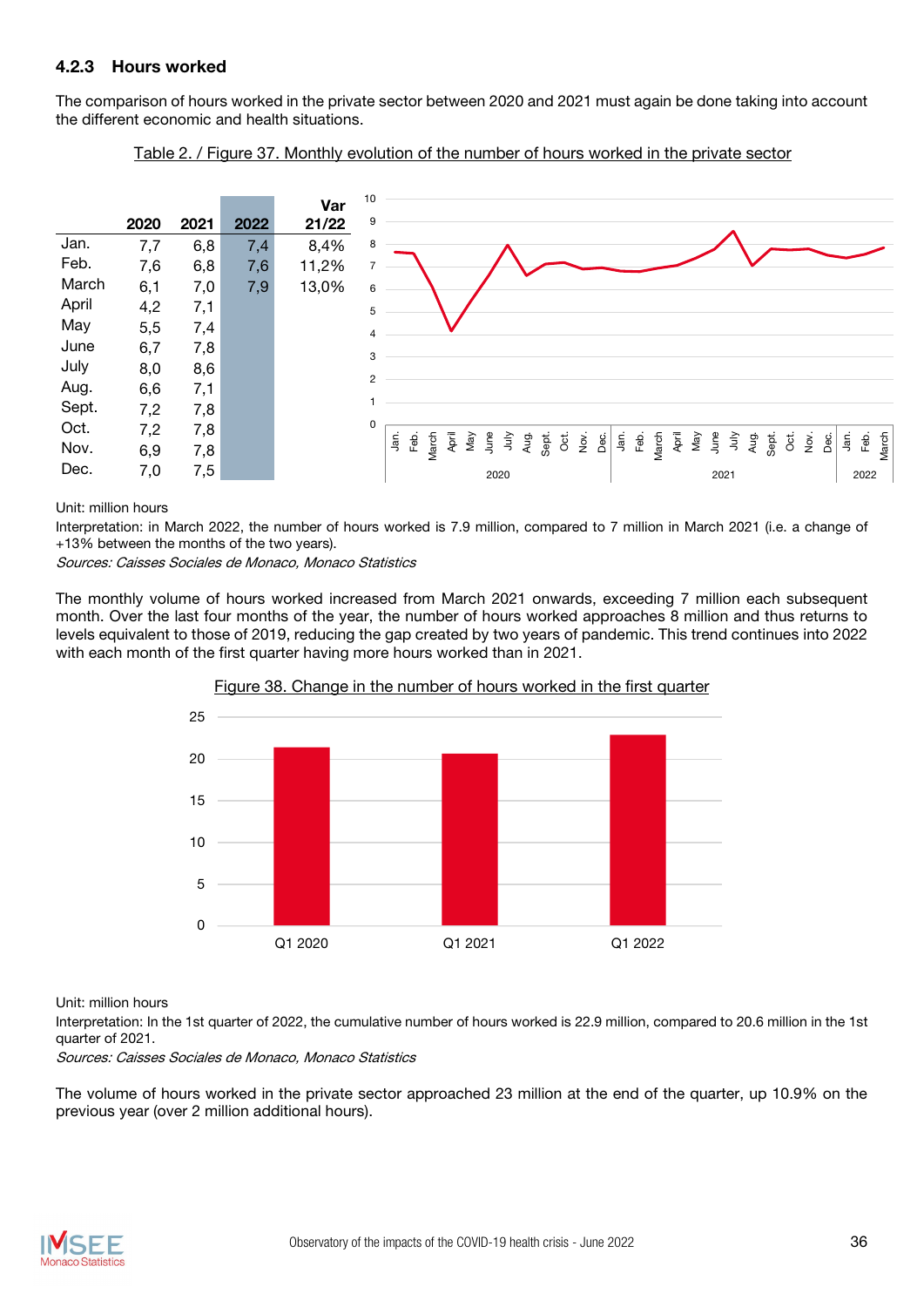